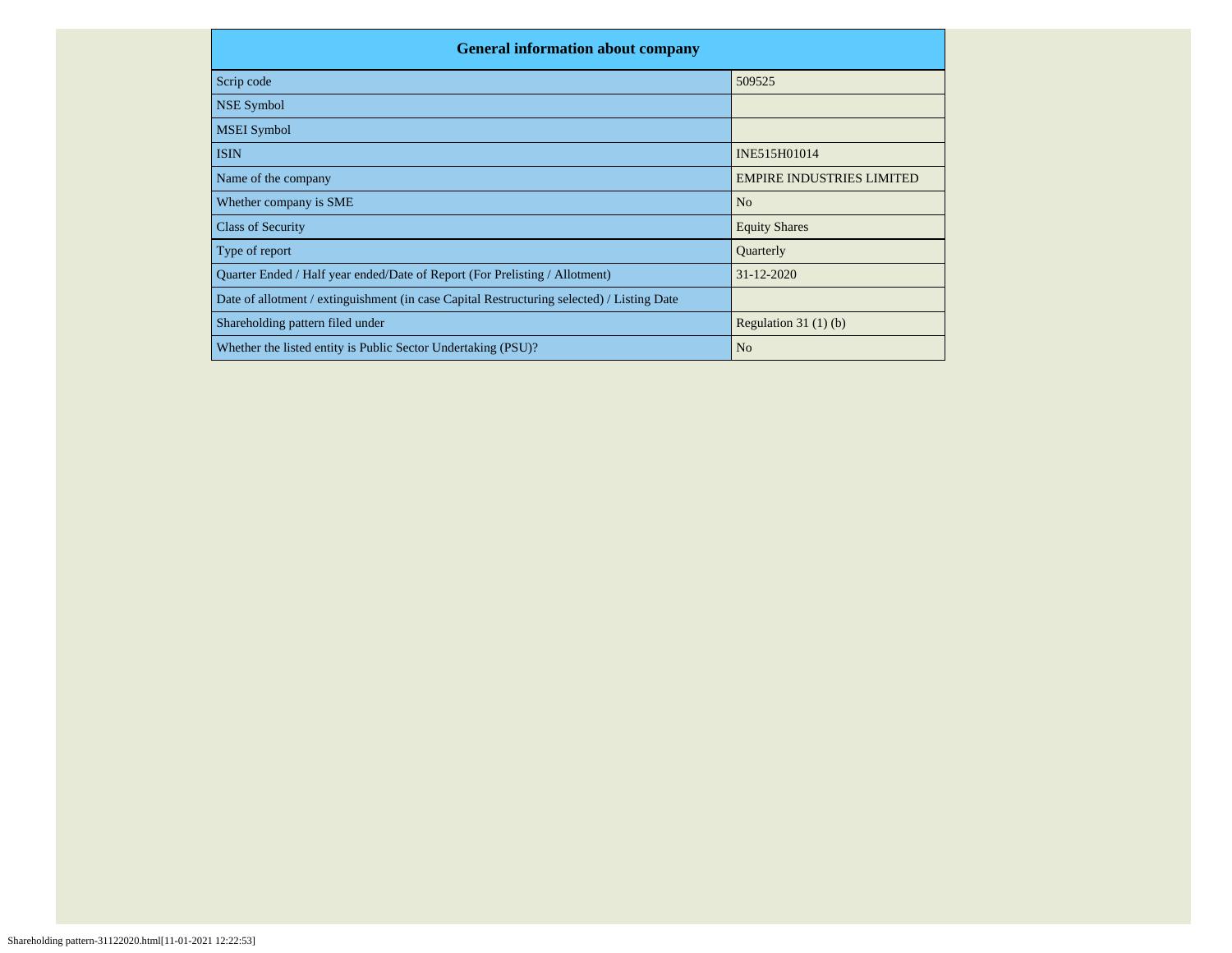|                | <b>Declaration</b>                                                                        |                |                                       |                       |                             |  |  |  |  |  |  |
|----------------|-------------------------------------------------------------------------------------------|----------------|---------------------------------------|-----------------------|-----------------------------|--|--|--|--|--|--|
| Sr.<br>No.     | Particular                                                                                | Yes/No         | Promoter and<br><b>Promoter Group</b> | Public<br>shareholder | Non Promoter-<br>Non Public |  |  |  |  |  |  |
|                | Whether the Listed Entity has issued any partly paid up shares?                           | N <sub>o</sub> | No                                    | N <sub>o</sub>        | N <sub>o</sub>              |  |  |  |  |  |  |
| $\overline{2}$ | Whether the Listed Entity has issued any Convertible Securities<br>$\overline{?}$         | N <sub>o</sub> | No                                    | No                    | N <sub>o</sub>              |  |  |  |  |  |  |
| 3              | Whether the Listed Entity has issued any Warrants?                                        | N <sub>o</sub> | N <sub>o</sub>                        | N <sub>o</sub>        | N <sub>o</sub>              |  |  |  |  |  |  |
| $\overline{4}$ | Whether the Listed Entity has any shares against which<br>depository receipts are issued? | N <sub>o</sub> | N <sub>o</sub>                        | No                    | N <sub>o</sub>              |  |  |  |  |  |  |
| 5              | Whether the Listed Entity has any shares in locked-in?                                    | N <sub>o</sub> | N <sub>o</sub>                        | N <sub>o</sub>        | N <sub>o</sub>              |  |  |  |  |  |  |
| 6              | Whether any shares held by promoters are pledge or otherwise<br>encumbered?               | N <sub>o</sub> | N <sub>o</sub>                        |                       |                             |  |  |  |  |  |  |
|                | Whether company has equity shares with differential voting<br>rights?                     | N <sub>o</sub> | N <sub>o</sub>                        | N <sub>o</sub>        | N <sub>o</sub>              |  |  |  |  |  |  |
| 8              | Whether the listed entity has any significant beneficial owner?                           | Yes            |                                       |                       |                             |  |  |  |  |  |  |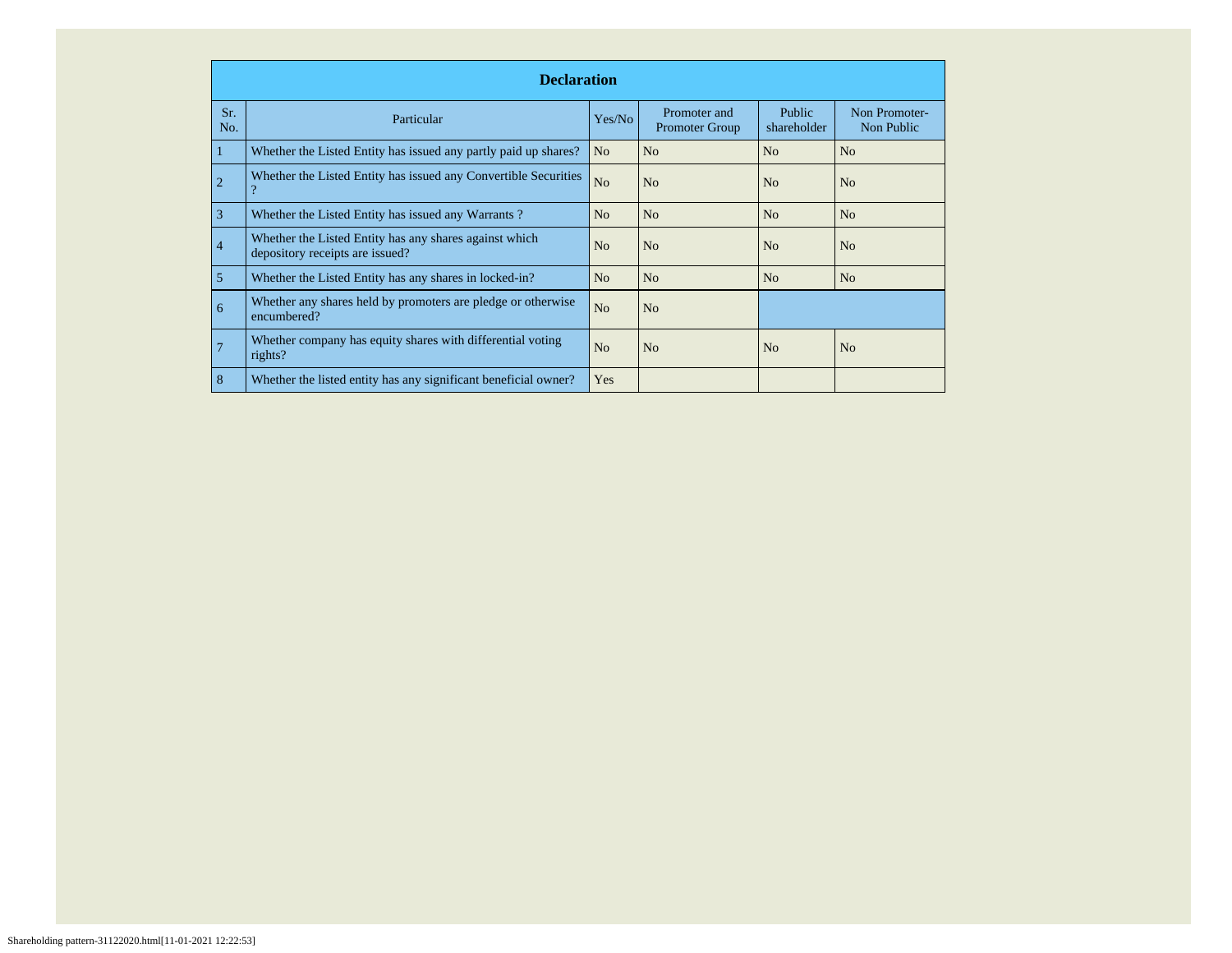|                      | Table I - Summary Statement holding of specified securities |                                  |                                   |                             |                                                                  |                                    |                                                              |                                                                  |                      |          |                     |  |
|----------------------|-------------------------------------------------------------|----------------------------------|-----------------------------------|-----------------------------|------------------------------------------------------------------|------------------------------------|--------------------------------------------------------------|------------------------------------------------------------------|----------------------|----------|---------------------|--|
|                      | Category                                                    |                                  | No. of                            | No. Of<br>Partly            | No. Of<br>shares<br>underlying<br>Depository<br>Receipts<br>(VI) | Total nos.                         | Shareholding as a<br>% of total no. of                       | Number of Voting Rights held in each<br>class of securities (IX) |                      |          |                     |  |
| Category<br>$\rm(D)$ | of<br>shareholder<br>(II)                                   | Nos. Of<br>shareholders<br>(III) | fully paid<br>up equity<br>shares | paid-up<br>equity           |                                                                  | shares<br>held (VII)<br>$= (IV) +$ | shares (calculated<br>as per SCRR, 1957)<br>(VIII) As a % of | No of Voting (XIV)<br>Rights                                     |                      | Total as |                     |  |
|                      |                                                             |                                  | held $(IV)$                       | shares<br>$\text{held}$ (V) |                                                                  | $(V) + (VI)$                       | $(A+B+C2)$                                                   | <b>Class</b><br>eg: X                                            | <b>Class</b><br>eg:y | Total    | a % of<br>$(A+B+C)$ |  |
| (A)                  | Promoter<br>$\&$<br>Promoter<br>Group                       | 13                               | 4353226                           |                             |                                                                  | 4353226                            | 72.55                                                        | 4353226                                                          |                      | 4353226  | 72.55               |  |
| (B)                  | Public                                                      | 5620                             | 1646772                           |                             |                                                                  | 1646772                            | 27.45                                                        | 1646772                                                          |                      | 1646772  | 27.45               |  |
| (C)                  | Non<br>Promoter-<br>Non Public                              |                                  |                                   |                             |                                                                  |                                    |                                                              |                                                                  |                      |          |                     |  |
| (C1)                 | <b>Shares</b><br>underlying<br><b>DRs</b>                   |                                  |                                   |                             |                                                                  |                                    |                                                              |                                                                  |                      |          |                     |  |
| (C2)                 | Shares held<br>by<br>Employee<br><b>Trusts</b>              |                                  |                                   |                             |                                                                  |                                    |                                                              |                                                                  |                      |          |                     |  |
|                      | Total                                                       | 5633                             | 5999998                           |                             |                                                                  | 5999998                            | 100                                                          | 5999998                                                          |                      | 5999998  | 100                 |  |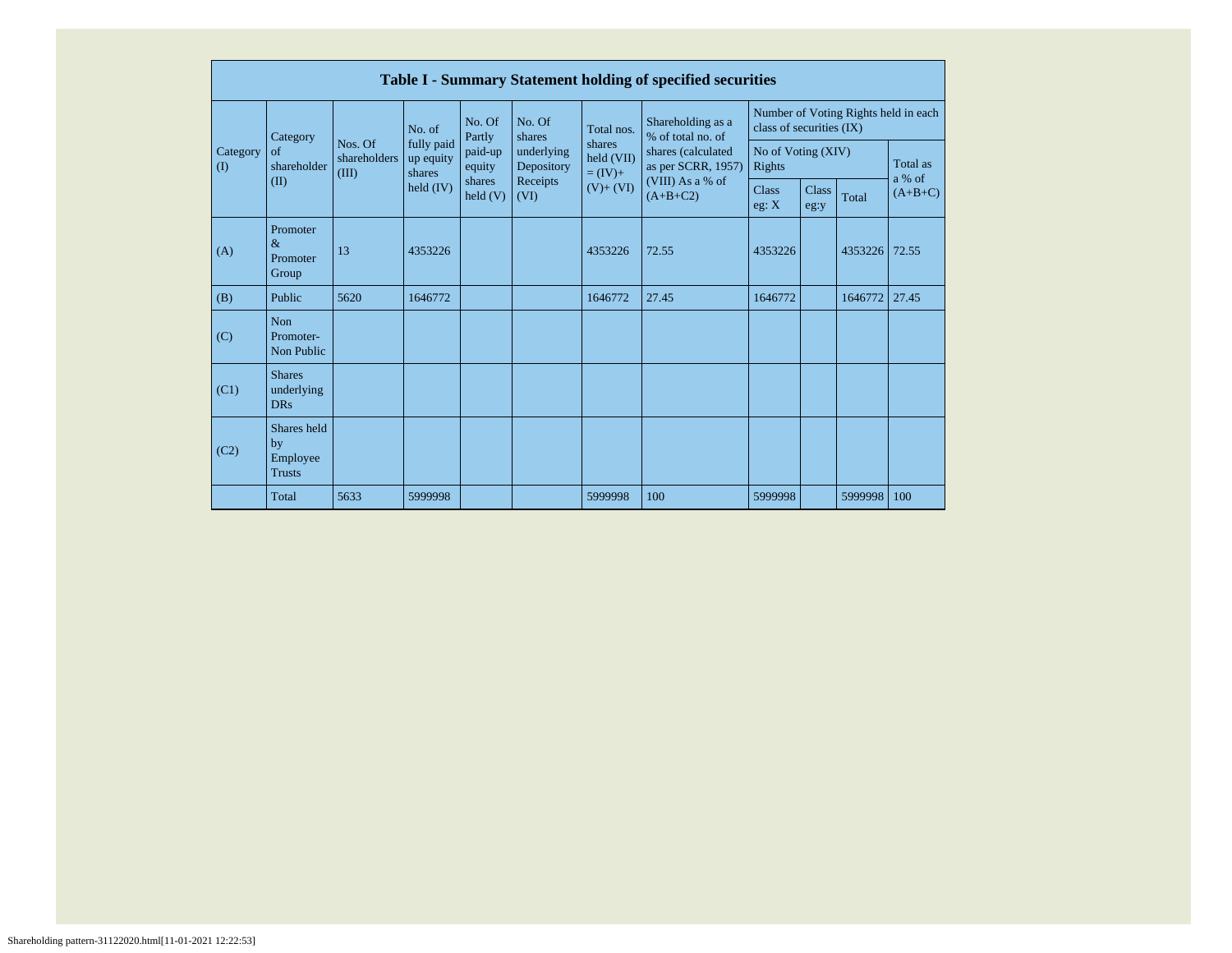|                 |                                                |                                                                                                     |                                       |                                                           | Table I - Summary Statement holding of specified securities                              |            |                                                                                                                         |                                       |                                                         |                                |
|-----------------|------------------------------------------------|-----------------------------------------------------------------------------------------------------|---------------------------------------|-----------------------------------------------------------|------------------------------------------------------------------------------------------|------------|-------------------------------------------------------------------------------------------------------------------------|---------------------------------------|---------------------------------------------------------|--------------------------------|
| Category<br>(1) | Category<br>$\sigma$ f<br>shareholder<br>(II)  | No. Of<br><b>Shares</b><br>Underlying<br>Outstanding<br>convertible<br>securities<br>$(X_i)$<br>(X) | No. of<br><b>Shares</b><br>Underlying | No. Of Shares<br>Underlying<br>Outstanding<br>convertible | Shareholding, as a %<br>assuming full<br>conversion of<br>convertible securities (       |            | Number of<br><b>Shares</b><br>Number of<br>pledged or<br>Locked in<br>otherwise<br>shares (XII)<br>encumbered<br>(XIII) | Number of<br>equity shares<br>held in |                                                         |                                |
|                 |                                                |                                                                                                     | Outstanding<br>Warrants               | securities and<br>No. Of<br>Warrants (Xi)<br>(a)          | as a percentage of<br>diluted share capital)<br>$(XI)=(VII)+(X) As a$<br>% of $(A+B+C2)$ | No.<br>(a) | As a<br>$%$ of<br>total<br><b>Shares</b><br>held<br>(b)                                                                 | No.<br>(a)                            | As a<br>$%$ of<br>total<br><b>Shares</b><br>held<br>(b) | dematerialized<br>form $(XIV)$ |
| (A)             | Promoter<br>$\&$<br>Promoter<br>Group          |                                                                                                     |                                       |                                                           | 72.55                                                                                    |            |                                                                                                                         |                                       |                                                         | 4353226                        |
| (B)             | Public                                         |                                                                                                     |                                       |                                                           | 27.45                                                                                    |            |                                                                                                                         |                                       |                                                         | 1558214                        |
| (C)             | Non<br>Promoter-<br>Non Public                 |                                                                                                     |                                       |                                                           |                                                                                          |            |                                                                                                                         |                                       |                                                         |                                |
| (C1)            | <b>Shares</b><br>underlying<br><b>DRs</b>      |                                                                                                     |                                       |                                                           |                                                                                          |            |                                                                                                                         |                                       |                                                         |                                |
| (C2)            | Shares held<br>by<br>Employee<br><b>Trusts</b> |                                                                                                     |                                       |                                                           |                                                                                          |            |                                                                                                                         |                                       |                                                         |                                |
|                 | Total                                          |                                                                                                     |                                       |                                                           | 100                                                                                      |            |                                                                                                                         |                                       |                                                         | 5911440                        |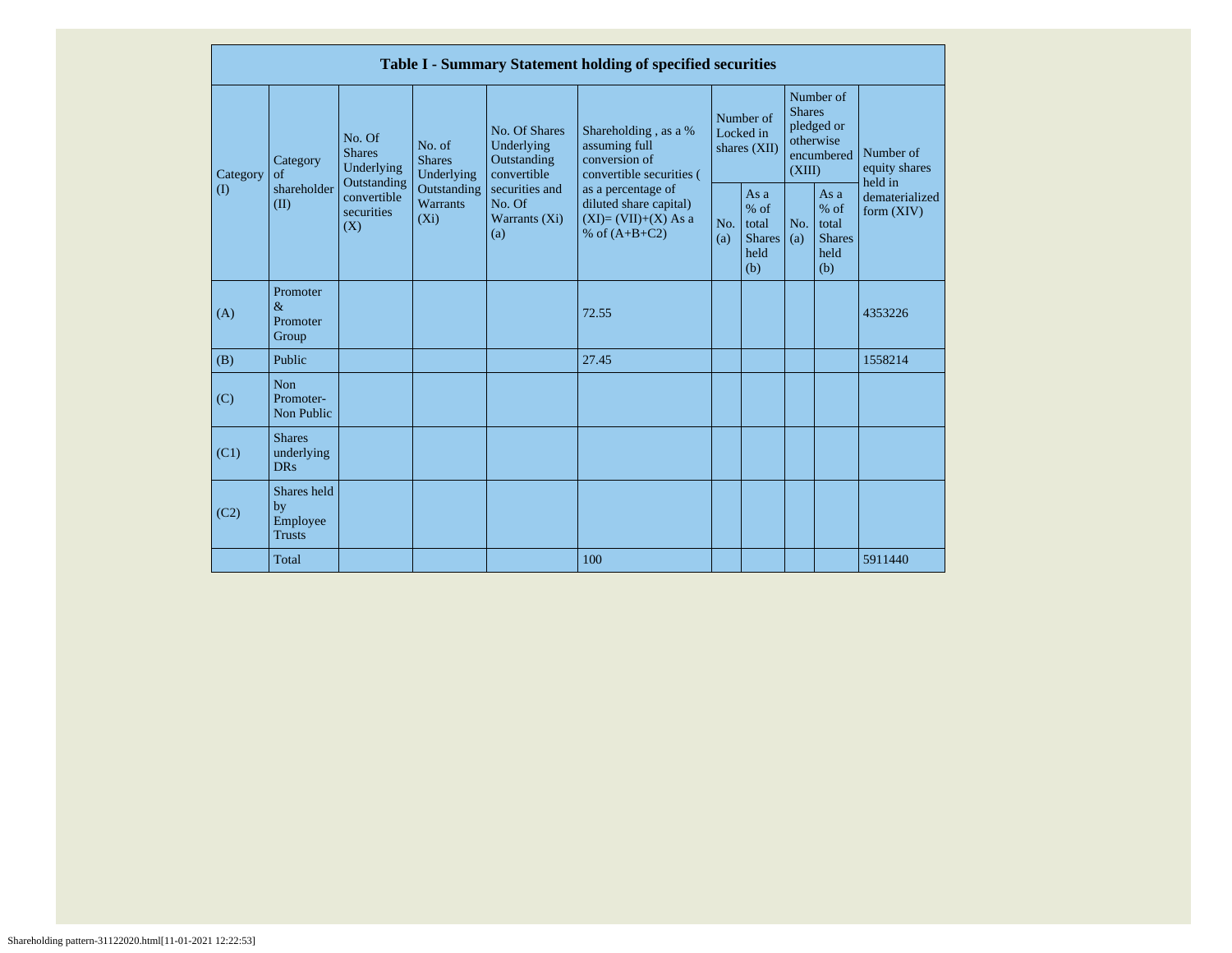|                                                                                         |                                                                                                                               |                       |                                  |                                       |                                              |                                                 | Table II - Statement showing shareholding pattern of the Promoter and Promoter Group |                               |               |                                 |                                           |
|-----------------------------------------------------------------------------------------|-------------------------------------------------------------------------------------------------------------------------------|-----------------------|----------------------------------|---------------------------------------|----------------------------------------------|-------------------------------------------------|--------------------------------------------------------------------------------------|-------------------------------|---------------|---------------------------------|-------------------------------------------|
|                                                                                         |                                                                                                                               |                       | No. of                           | No. Of<br>Partly                      | No. Of                                       | Total<br>nos.                                   | Shareholding as<br>a % of total no.                                                  | each class of securities (IX) |               | Number of Voting Rights held in |                                           |
|                                                                                         | Category &                                                                                                                    | Nos. Of               | fully<br>paid up                 | paid-                                 | shares                                       | shares                                          | of shares                                                                            | No of Voting (XIV) Rights     |               |                                 | Total                                     |
| Sr.                                                                                     | Name of the<br>Shareholders (I)                                                                                               | shareholders<br>(III) | equity<br>shares<br>held<br>(IV) | up<br>equity<br>shares<br>held<br>(V) | underlying<br>Depository<br>Receipts<br>(VI) | held<br>$(VII) =$<br>$(IV)+$<br>$(V)$ +<br>(VI) | (calculated as<br>per SCRR,<br>1957) (VIII) As<br>a % of<br>$(A+B+C2)$               | Class eg:<br>X                | Class<br>eg:y | Total                           | as a %<br>of<br>Total<br>Voting<br>rights |
| $\mathbf{A}$                                                                            | Table II - Statement showing shareholding pattern of the Promoter and Promoter Group                                          |                       |                                  |                                       |                                              |                                                 |                                                                                      |                               |               |                                 |                                           |
| (1)                                                                                     | Indian                                                                                                                        |                       |                                  |                                       |                                              |                                                 |                                                                                      |                               |               |                                 |                                           |
| (d)                                                                                     | Any Other<br>(specify)                                                                                                        | 13                    | 4353226                          |                                       |                                              | 4353226                                         | 72.55                                                                                | 4353226                       |               | 4353226                         | 72.55                                     |
| Sub-Total (A)<br>(1)                                                                    |                                                                                                                               | 13                    | 4353226                          |                                       |                                              | 4353226                                         | 72.55                                                                                | 4353226                       |               | 4353226                         | 72.55                                     |
| (2)                                                                                     | Foreign                                                                                                                       |                       |                                  |                                       |                                              |                                                 |                                                                                      |                               |               |                                 |                                           |
| Total<br>Shareholding<br>of Promoter<br>and Promoter<br>Group $(A)=$<br>$(A)(1)+(A)(2)$ |                                                                                                                               | 13                    | 4353226                          |                                       |                                              | 4353226                                         | 72.55                                                                                | 4353226                       |               | 4353226                         | 72.55                                     |
| $\mathbf B$                                                                             | Table III - Statement showing shareholding pattern of the Public shareholder                                                  |                       |                                  |                                       |                                              |                                                 |                                                                                      |                               |               |                                 |                                           |
| (1)                                                                                     | Institutions                                                                                                                  |                       |                                  |                                       |                                              |                                                 |                                                                                      |                               |               |                                 |                                           |
| (f)                                                                                     | Financial<br>Institutions/<br><b>Banks</b>                                                                                    | 3                     | 414                              |                                       |                                              | 414                                             | 0.01                                                                                 | 414                           |               | 414                             | 0.01                                      |
| (g)                                                                                     | Insurance<br>Companies                                                                                                        | $\overline{2}$        | 777796                           |                                       |                                              | 777796                                          | 12.96                                                                                | 777796                        |               | 777796                          | 12.96                                     |
| Sub-Total (B)<br>(1)                                                                    |                                                                                                                               | 5                     | 778210                           |                                       |                                              | 778210                                          | 12.97                                                                                | 778210                        |               | 778210                          | 12.97                                     |
| (3)                                                                                     | Non-institutions                                                                                                              |                       |                                  |                                       |                                              |                                                 |                                                                                      |                               |               |                                 |                                           |
| (a(i))                                                                                  | Individuals -<br>i.Individual<br>shareholders<br>holding nominal<br>share capital up<br>to Rs. 2 lakhs.                       | 5260                  | 621078                           |                                       |                                              | 621078                                          | 10.35                                                                                | 621078                        |               | 621078                          | 10.35                                     |
| (a(ii))                                                                                 | Individuals - ii.<br>Individual<br>shareholders<br>holding nominal $\vert$ 1<br>share capital in<br>excess of Rs. 2<br>lakhs. |                       | 25154                            |                                       |                                              | 25154                                           | 0.42                                                                                 | 25154                         |               | 25154                           | 0.42                                      |
| (e)                                                                                     | Any Other                                                                                                                     | 354                   | 222330                           |                                       |                                              | 222330                                          | 3.71                                                                                 | 222330                        |               | 222330                          | 3.71                                      |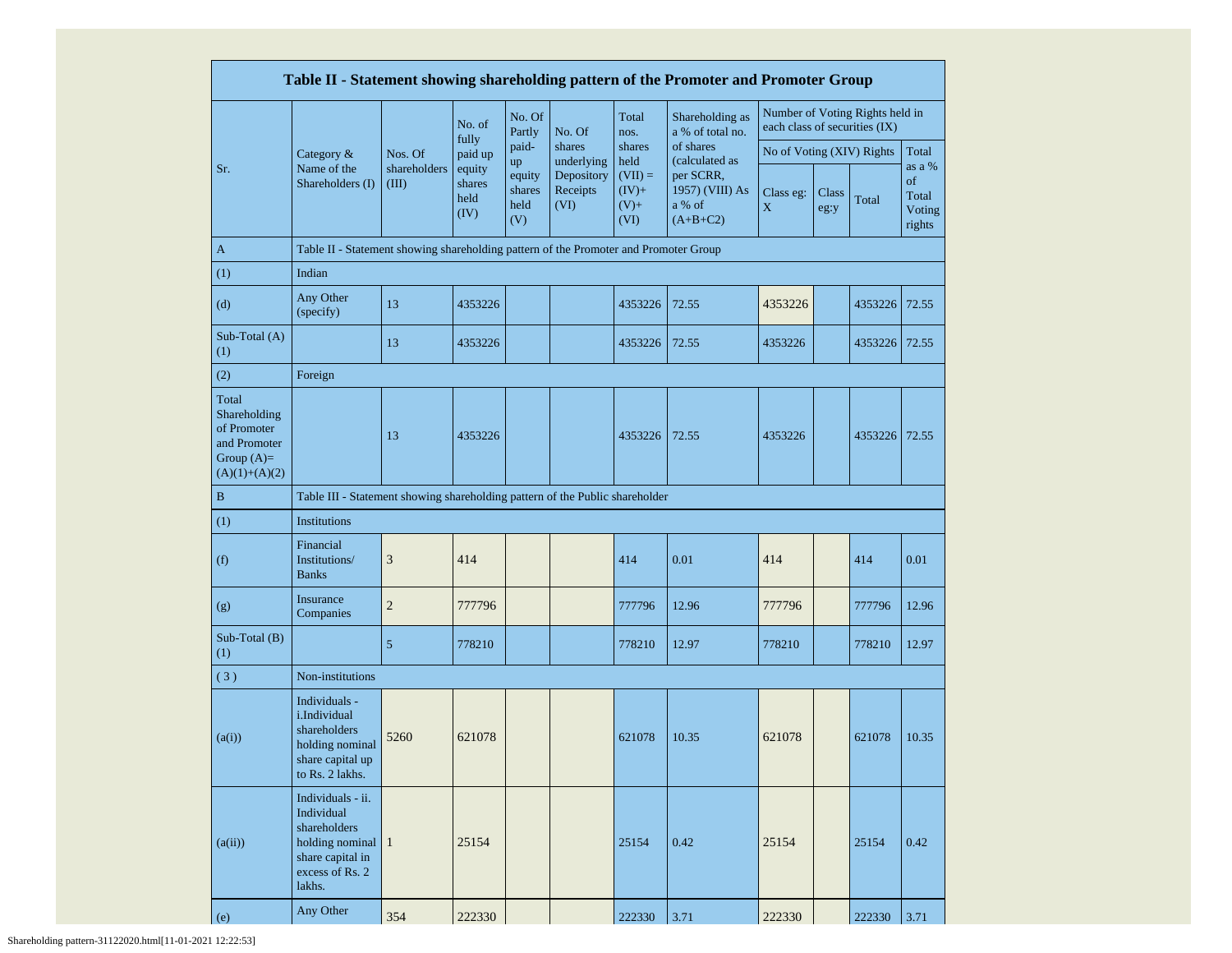|                                                                         | (specify) |      |         |  |         |                                                                                               |         |         |       |
|-------------------------------------------------------------------------|-----------|------|---------|--|---------|-----------------------------------------------------------------------------------------------|---------|---------|-------|
| Sub-Total $(B)$<br>(3)                                                  |           | 5615 | 868562  |  | 868562  | 14.48                                                                                         | 868562  | 868562  | 14.48 |
| <b>Total Public</b><br>Shareholding<br>$(B)=(B)(1)+$<br>$(B)(2)+(B)(3)$ |           | 5620 | 1646772 |  | 1646772 | 27.45                                                                                         | 1646772 | 1646772 | 27.45 |
| $\overline{C}$                                                          |           |      |         |  |         | Table IV - Statement showing shareholding pattern of the Non Promoter- Non Public shareholder |         |         |       |
| Total (<br>$A+B+C2$ )                                                   |           | 5633 | 5999998 |  | 5999998 | 100                                                                                           | 5999998 | 5999998 | 100   |
| Total<br>$(A+B+C)$                                                      |           | 5633 | 5999998 |  | 5999998 | 100                                                                                           | 5999998 | 5999998 | 100   |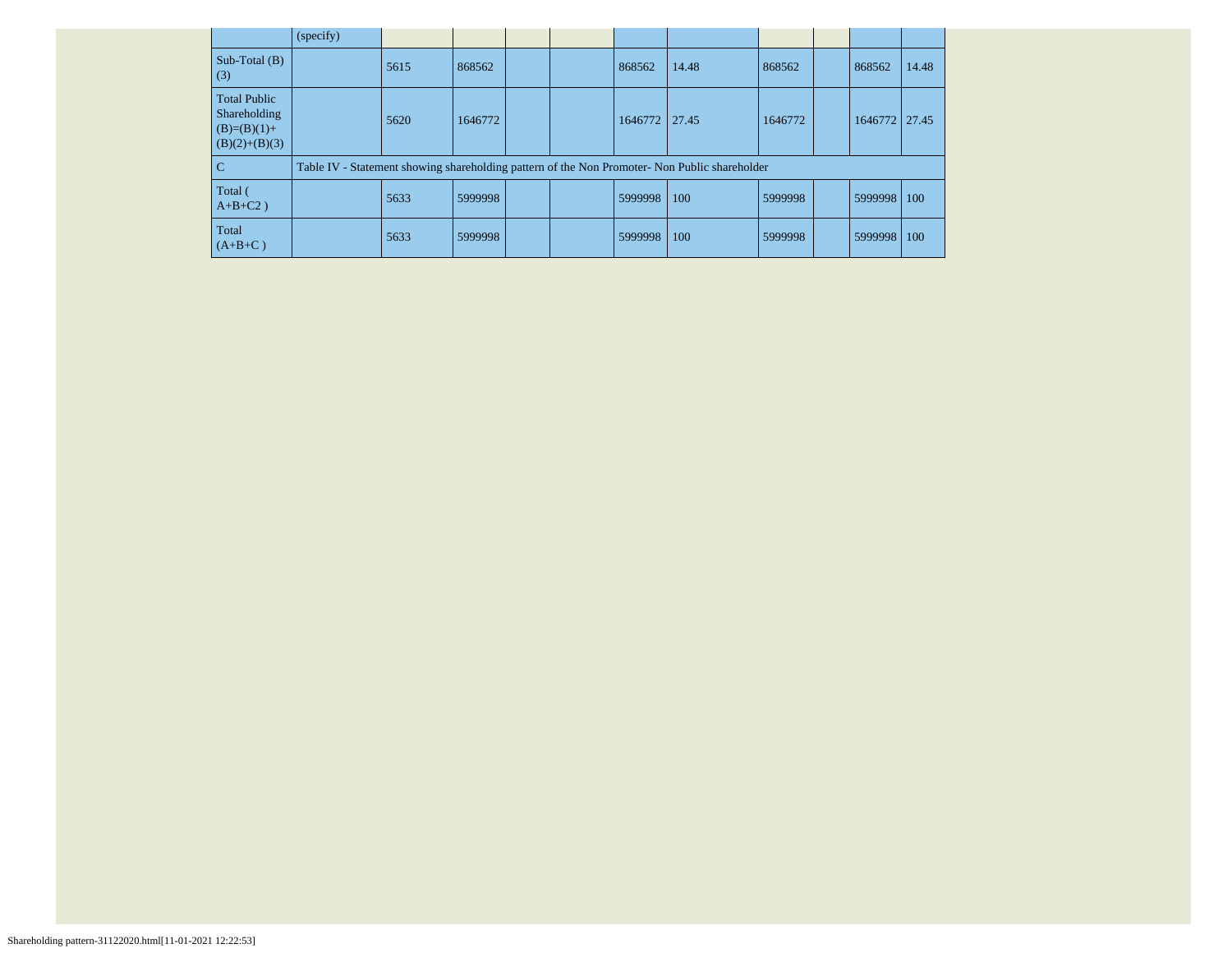|                                                                                         |                                                                        |                                       |                                                                                                                                                  | Table II - Statement showing shareholding pattern of the Promoter and Promoter Group          |                                                                                                             |                                                         |            |                                                       |                                |  |
|-----------------------------------------------------------------------------------------|------------------------------------------------------------------------|---------------------------------------|--------------------------------------------------------------------------------------------------------------------------------------------------|-----------------------------------------------------------------------------------------------|-------------------------------------------------------------------------------------------------------------|---------------------------------------------------------|------------|-------------------------------------------------------|--------------------------------|--|
|                                                                                         | No. Of<br><b>Shares</b><br>Underlying<br>Outstanding                   | No. of<br><b>Shares</b><br>Underlying | No. Of Shares<br>Shareholding, as a %<br>Underlying<br>assuming full conversion of<br>Outstanding<br>convertible securities (as a<br>convertible |                                                                                               | Number of<br><b>Shares</b><br>Number of<br>pledged or<br>Locked in<br>otherwise<br>shares $(XII)$<br>(XIII) |                                                         | encumbered | Number of<br>equity shares<br>held in                 |                                |  |
| Sr.                                                                                     | Outstanding<br>convertible<br>Warrants<br>securities<br>$(X_i)$<br>(X) |                                       | securities and<br>No. Of Warrants<br>$(Xi)$ (a)                                                                                                  | percentage of diluted share<br>capital) (XI)= $(VII)+(X)$ As<br>a % of $(A+B+C2)$<br>(a)      |                                                                                                             | As a<br>$%$ of<br>total<br><b>Shares</b><br>held<br>(b) | No.<br>(a) | As a<br>% of<br>total<br><b>Shares</b><br>held<br>(b) | dematerialized<br>form $(XIV)$ |  |
| $\mathbf{A}$                                                                            |                                                                        |                                       |                                                                                                                                                  | Table II - Statement showing shareholding pattern of the Promoter and Promoter Group          |                                                                                                             |                                                         |            |                                                       |                                |  |
| (1)                                                                                     | Indian                                                                 |                                       |                                                                                                                                                  |                                                                                               |                                                                                                             |                                                         |            |                                                       |                                |  |
| (d)                                                                                     |                                                                        |                                       |                                                                                                                                                  | 72.55                                                                                         |                                                                                                             |                                                         |            |                                                       | 4353226                        |  |
| Sub-Total (A)<br>(1)                                                                    |                                                                        |                                       |                                                                                                                                                  | 72.55                                                                                         |                                                                                                             |                                                         |            |                                                       | 4353226                        |  |
| (2)                                                                                     | Foreign                                                                |                                       |                                                                                                                                                  |                                                                                               |                                                                                                             |                                                         |            |                                                       |                                |  |
| Total<br>Shareholding<br>of Promoter<br>and Promoter<br>Group $(A)=$<br>$(A)(1)+(A)(2)$ | 72.55                                                                  |                                       |                                                                                                                                                  |                                                                                               |                                                                                                             |                                                         |            | 4353226                                               |                                |  |
| B                                                                                       |                                                                        |                                       |                                                                                                                                                  | Table III - Statement showing shareholding pattern of the Public shareholder                  |                                                                                                             |                                                         |            |                                                       |                                |  |
| (1)                                                                                     | Institutions                                                           |                                       |                                                                                                                                                  |                                                                                               |                                                                                                             |                                                         |            |                                                       |                                |  |
| (f)                                                                                     |                                                                        |                                       |                                                                                                                                                  | 0.01                                                                                          |                                                                                                             |                                                         |            |                                                       | $\boldsymbol{0}$               |  |
| (g)                                                                                     |                                                                        |                                       |                                                                                                                                                  | 12.96                                                                                         |                                                                                                             |                                                         |            |                                                       | 777796                         |  |
| Sub-Total (B)<br>(1)                                                                    |                                                                        |                                       |                                                                                                                                                  | 12.97                                                                                         |                                                                                                             |                                                         |            |                                                       | 777796                         |  |
| (3)                                                                                     | Non-institutions                                                       |                                       |                                                                                                                                                  |                                                                                               |                                                                                                             |                                                         |            |                                                       |                                |  |
| (a(i))                                                                                  |                                                                        |                                       |                                                                                                                                                  | 10.35                                                                                         |                                                                                                             |                                                         |            |                                                       | 533642                         |  |
| (a(ii))                                                                                 |                                                                        |                                       |                                                                                                                                                  | 0.42                                                                                          |                                                                                                             |                                                         |            |                                                       | 25154                          |  |
| (e)                                                                                     |                                                                        |                                       |                                                                                                                                                  | 3.71                                                                                          |                                                                                                             |                                                         |            |                                                       | 221622                         |  |
| Sub-Total (B)<br>(3)                                                                    |                                                                        |                                       |                                                                                                                                                  | 14.48                                                                                         |                                                                                                             |                                                         |            |                                                       | 780418                         |  |
| <b>Total Public</b><br>Shareholding<br>$(B)=(B)(1)+$<br>$(B)(2)+(B)(3)$                 | 27.45                                                                  |                                       |                                                                                                                                                  | 1558214                                                                                       |                                                                                                             |                                                         |            |                                                       |                                |  |
| ${\bf C}$                                                                               |                                                                        |                                       |                                                                                                                                                  | Table IV - Statement showing shareholding pattern of the Non Promoter- Non Public shareholder |                                                                                                             |                                                         |            |                                                       |                                |  |
| Total (                                                                                 |                                                                        |                                       |                                                                                                                                                  | 100                                                                                           |                                                                                                             |                                                         |            |                                                       | 5911440                        |  |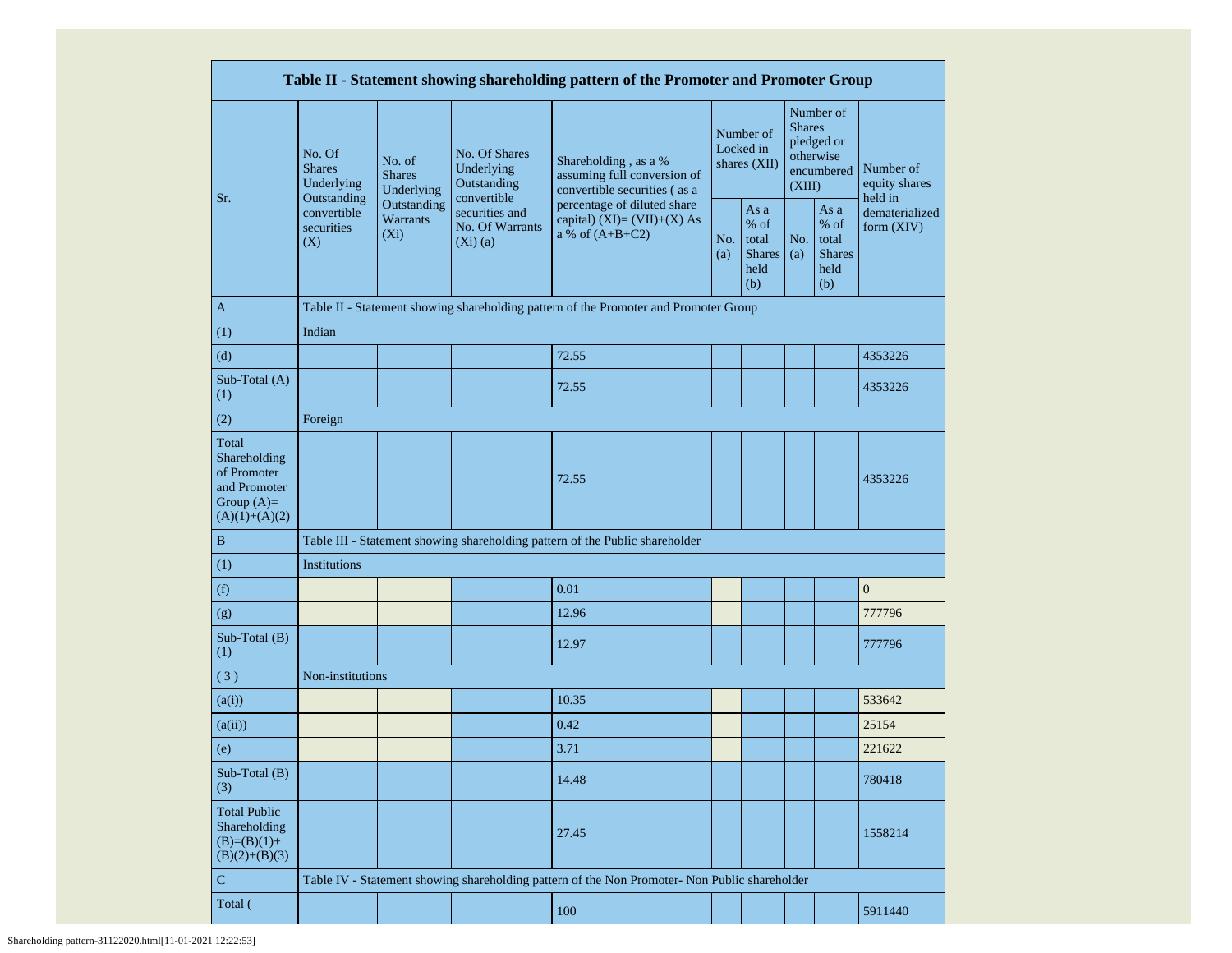| $A+B+C2$ )      |  |     |  |  |         |
|-----------------|--|-----|--|--|---------|
| $Total (A+B+C)$ |  | 100 |  |  | 5911440 |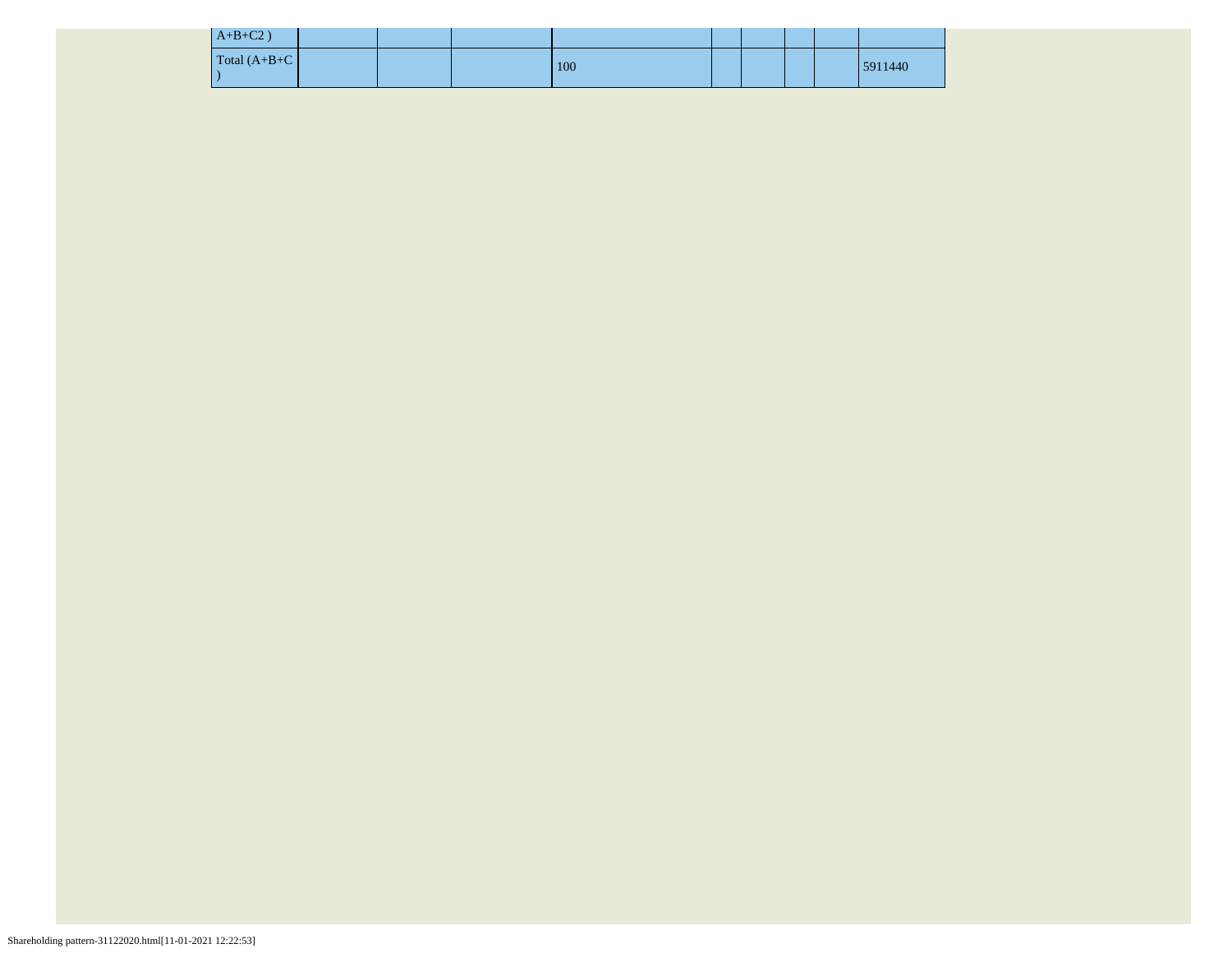|                                                                                                                            |                                                               |                                        | Any Other (specify)                        |                                        |                                        |                                        |                                        |
|----------------------------------------------------------------------------------------------------------------------------|---------------------------------------------------------------|----------------------------------------|--------------------------------------------|----------------------------------------|----------------------------------------|----------------------------------------|----------------------------------------|
| Searial No.                                                                                                                | $\mathbf{1}$                                                  | $\overline{2}$                         | $\mathfrak{Z}$                             | $\overline{4}$                         | $\sqrt{5}$                             | 6                                      | $\overline{7}$                         |
| Category                                                                                                                   | Director or<br>Director's<br>Relatives                        | Director or<br>Director's<br>Relatives | Director or<br><b>Director's Relatives</b> | Director or<br>Director's<br>Relatives | Director or<br>Director's<br>Relatives | Director or<br>Director's<br>Relatives | Director or<br>Director's<br>Relatives |
| Name of the<br><b>Shareholders</b><br>$\rm(I)$                                                                             | <b>DILEEP</b><br><b>MALHOTRA</b>                              | <b>RANJIT</b><br><b>MALHOTRA</b>       | <b>SATISHCHANDRA</b><br><b>MALHOTRA</b>    | <b>UMA</b><br><b>MALHOTRA</b>          | <b>KABIR</b><br><b>MALHOTRA</b>        | <b>USHADEVI</b><br><b>MALHOTRA</b>     | <b>ANAJALI</b><br><b>MALHOTRA</b>      |
| PAN(II)                                                                                                                    | AFBPM6027K                                                    | AFBPM6026J                             | AFBPM6023P                                 | AABPM1326N                             | AADPM6005A                             | AGSPM5466L                             | AUQPM3884L                             |
| No. of the<br><b>Shareholders</b><br>(I)                                                                                   | $\mathbf{1}$                                                  | $\mathbf{1}$                           | $\mathbf{1}$                               | $\mathbf{1}$                           | $\mathbf{1}$                           | $\mathbf{1}$                           | $\mathbf{1}$                           |
| No. of fully<br>paid up equity<br>shares held<br>(IV)                                                                      | 1475975                                                       | 968403                                 | 95582                                      | 125222                                 | 195874                                 | 198117                                 | 127248                                 |
| No. Of Partly<br>paid-up equity<br>shares held<br>(V)                                                                      |                                                               |                                        |                                            |                                        |                                        |                                        |                                        |
| No. Of shares<br>underlying<br>Depository<br>Receipts (VI)                                                                 |                                                               |                                        |                                            |                                        |                                        |                                        |                                        |
| Total nos.<br>shares held<br>$(VII) = (IV) +$<br>$(V)+(VI)$                                                                | 1475975                                                       | 968403                                 | 95582                                      | 125222                                 | 195874                                 | 198117                                 | 127248                                 |
| Shareholding<br>as a % of total<br>no. of shares<br>(calculated as<br>per SCRR,<br>1957) (VIII)<br>As a % of<br>$(A+B+C2)$ | 24.6                                                          | 16.14                                  | 1.59                                       | 2.09                                   | 3.26                                   | 3.3                                    | 2.12                                   |
|                                                                                                                            | Number of Voting Rights held in each class of securities (IX) |                                        |                                            |                                        |                                        |                                        |                                        |
| Class eg: X                                                                                                                | 1475975                                                       | 968403                                 | 95582                                      | 125222                                 | 195874                                 | 198117                                 | 127248                                 |
| Class eg:y                                                                                                                 |                                                               |                                        |                                            |                                        |                                        |                                        |                                        |
| Total                                                                                                                      | 1475975                                                       | 968403                                 | 95582                                      | 125222                                 | 195874                                 | 198117                                 | 127248                                 |
| Total as a %<br>of Total<br>Voting rights                                                                                  | 24.6                                                          | 16.14                                  | 1.59                                       | 2.09                                   | 3.26                                   | 3.3                                    | 2.12                                   |
| No. Of Shares<br>Underlying<br>Outstanding                                                                                 |                                                               |                                        |                                            |                                        |                                        |                                        |                                        |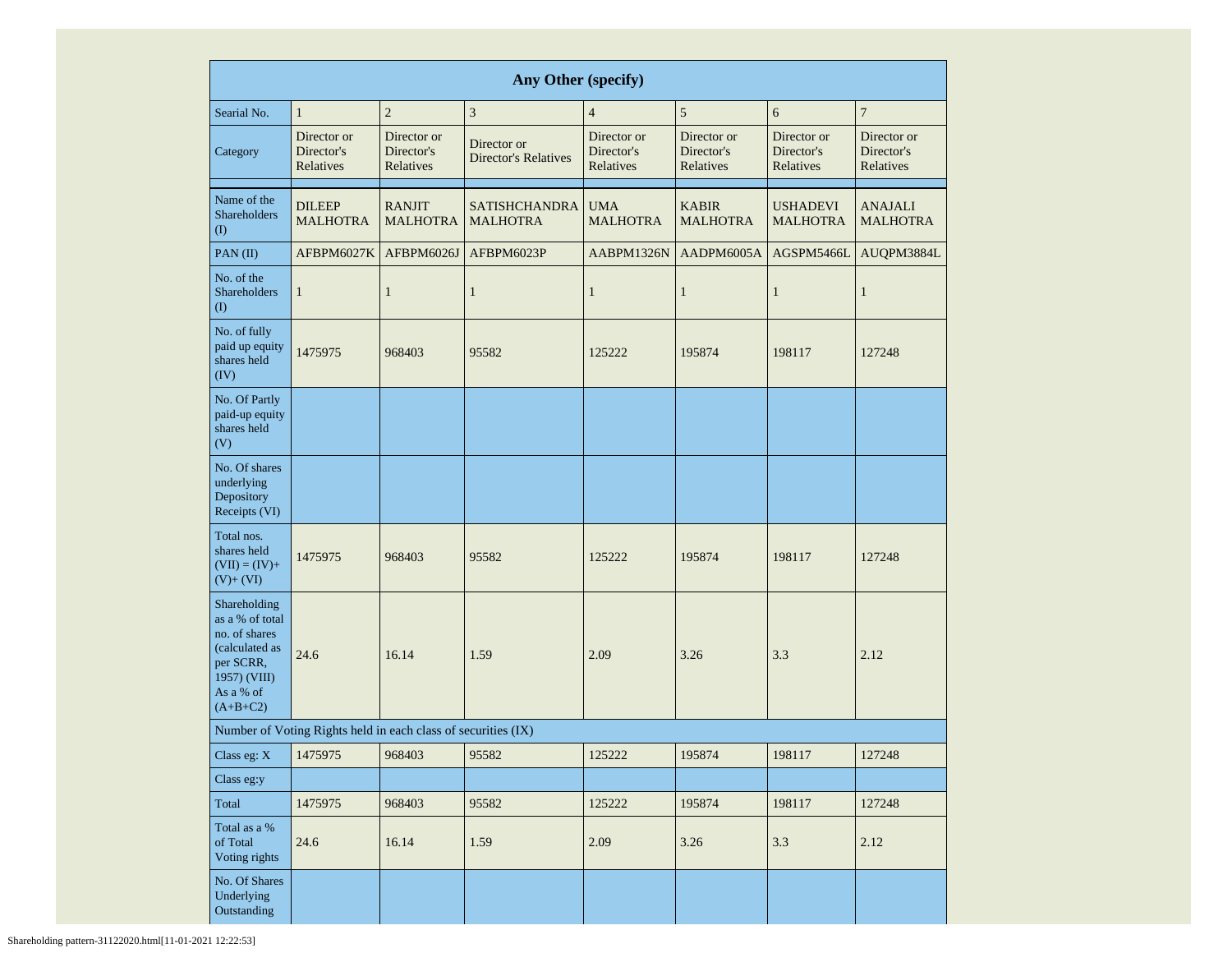| convertible<br>securities $(X)$                                                                                                                                                              |                                                         |        |       |        |        |        |        |
|----------------------------------------------------------------------------------------------------------------------------------------------------------------------------------------------|---------------------------------------------------------|--------|-------|--------|--------|--------|--------|
| No. of Shares<br>Underlying<br>Outstanding<br>Warrants (Xi)                                                                                                                                  |                                                         |        |       |        |        |        |        |
| No. Of Shares<br>Underlying<br>Outstanding<br>convertible<br>securities and<br>No. Of<br>Warrants (Xi)<br>(a)                                                                                |                                                         |        |       |        |        |        |        |
| Shareholding,<br>as a %<br>assuming full<br>conversion of<br>convertible<br>securities (as a<br>percentage of<br>diluted share<br>capital) $(XI)=$<br>$(VII)+(X)$ As<br>a % of<br>$(A+B+C2)$ | 24.6                                                    | 16.14  | 1.59  | 2.09   | 3.26   | 3.3    | 2.12   |
|                                                                                                                                                                                              |                                                         |        |       |        |        |        |        |
|                                                                                                                                                                                              | Number of Locked in shares (XII)                        |        |       |        |        |        |        |
| No. $(a)$                                                                                                                                                                                    |                                                         |        |       |        |        |        |        |
| As a % of<br>total Shares<br>held (b)                                                                                                                                                        |                                                         |        |       |        |        |        |        |
|                                                                                                                                                                                              | Number of Shares pledged or otherwise encumbered (XIII) |        |       |        |        |        |        |
| No. $(a)$                                                                                                                                                                                    |                                                         |        |       |        |        |        |        |
| As a % of<br>total Shares<br>held (b)                                                                                                                                                        |                                                         |        |       |        |        |        |        |
| Number of<br>equity shares<br>held in<br>dematerialized<br>form (XIV)                                                                                                                        | 1475975                                                 | 968403 | 95582 | 125222 | 195874 | 198117 | 127248 |
|                                                                                                                                                                                              | Reason for not providing PAN                            |        |       |        |        |        |        |
| Reason for not<br>providing<br>PAN                                                                                                                                                           |                                                         |        |       |        |        |        |        |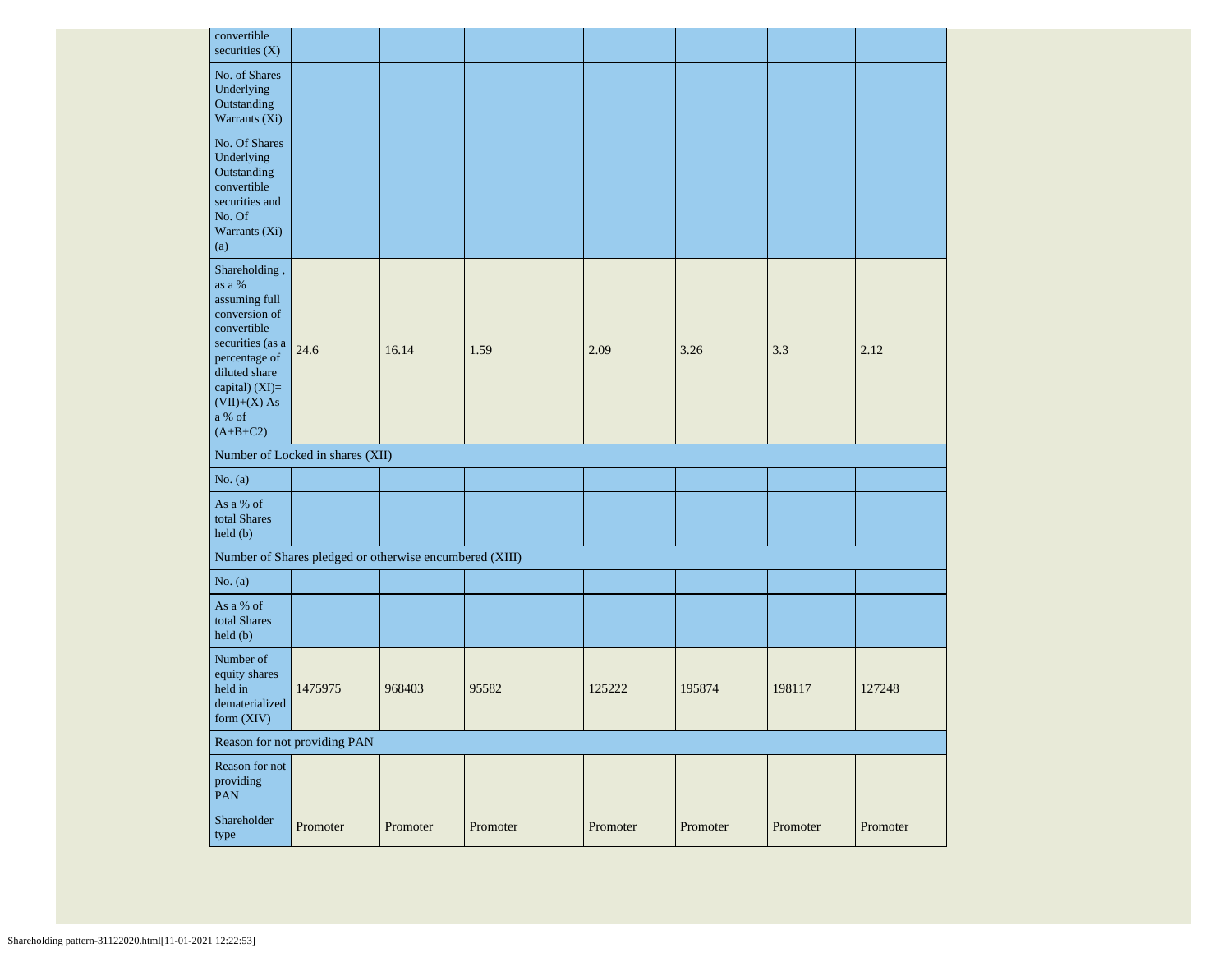| Any Other (specify)                                                                                                  |                                                                                              |                                                                                             |                                                                                   |                                                                                      |                                                                                      |                                                                                       |  |  |  |  |  |
|----------------------------------------------------------------------------------------------------------------------|----------------------------------------------------------------------------------------------|---------------------------------------------------------------------------------------------|-----------------------------------------------------------------------------------|--------------------------------------------------------------------------------------|--------------------------------------------------------------------------------------|---------------------------------------------------------------------------------------|--|--|--|--|--|
| Searial No.                                                                                                          | 8                                                                                            | 9                                                                                           | 10                                                                                | 11                                                                                   | 12                                                                                   | 13                                                                                    |  |  |  |  |  |
| Category                                                                                                             | <b>Trusts</b>                                                                                | <b>Trusts</b>                                                                               | <b>Trusts</b>                                                                     | Trusts                                                                               | <b>Trusts</b>                                                                        | <b>Bodies</b><br>Corporate                                                            |  |  |  |  |  |
| Name of the<br>Shareholders (I)                                                                                      | S <sub>C</sub><br>MALHOTRA,<br>Trustee, Empire<br>Dyeing<br>Employees<br><b>Welfare Fund</b> | S C MALHOTRA,<br>Trustee, Empire<br><b>Machine Tool</b><br><b>Employees Welfare</b><br>Fund | S C<br>MALHOTRA,<br>Trustee, EIL<br>Corporate<br>Employees<br><b>Welfare Fund</b> | S C MALHOTRA,<br>Trustee, Garlick<br>Engineering<br><b>Employees Welfare</b><br>Fund | S C<br>MALHOTRA,<br>Trustee, Vitrum<br><b>Glass Employees</b><br><b>Welfare Fund</b> | <b>RANDIL</b><br><b>TRADING</b><br><b>COMPANY</b><br><b>PRIVATE</b><br><b>LIMITED</b> |  |  |  |  |  |
| $PAN$ (II)                                                                                                           | AAAAE0015A                                                                                   | AAAAE0016D                                                                                  | AAAAE0017C                                                                        | AAAAG0025E                                                                           | AAAAV0022G                                                                           | AAACR2626O                                                                            |  |  |  |  |  |
| No. of the<br>Shareholders (I)                                                                                       | $\mathbf{1}$                                                                                 | $\mathbf{1}$                                                                                | $\mathbf{1}$                                                                      | $\mathbf{1}$                                                                         | $\mathbf{1}$                                                                         | $\mathbf{1}$                                                                          |  |  |  |  |  |
| No. of fully paid<br>up equity shares<br>held $(IV)$                                                                 | 9999                                                                                         | 10123                                                                                       | 12410                                                                             | 11998                                                                                | 10285                                                                                | 1111990                                                                               |  |  |  |  |  |
| No. Of Partly paid-<br>up equity shares<br>held(V)                                                                   |                                                                                              |                                                                                             |                                                                                   |                                                                                      |                                                                                      |                                                                                       |  |  |  |  |  |
| No. Of shares<br>underlying<br>Depository<br>Receipts (VI)                                                           |                                                                                              |                                                                                             |                                                                                   |                                                                                      |                                                                                      |                                                                                       |  |  |  |  |  |
| Total nos. shares<br>held $(VII) = (IV) +$<br>$(V)+(VI)$                                                             | 9999                                                                                         | 10123                                                                                       | 12410                                                                             | 11998                                                                                | 10285                                                                                | 1111990                                                                               |  |  |  |  |  |
| Shareholding as a<br>% of total no. of<br>shares (calculated<br>as per SCRR,<br>1957) (VIII) As a<br>% of $(A+B+C2)$ | 0.17                                                                                         | 0.17                                                                                        | 0.21                                                                              | 0.2                                                                                  | 0.17                                                                                 | 18.53                                                                                 |  |  |  |  |  |
|                                                                                                                      |                                                                                              | Number of Voting Rights held in each class of securities (IX)                               |                                                                                   |                                                                                      |                                                                                      |                                                                                       |  |  |  |  |  |
| Class eg: X                                                                                                          | 9999                                                                                         | 10123                                                                                       | 12410                                                                             | 11998                                                                                | 10285                                                                                | 1111990                                                                               |  |  |  |  |  |
| Class eg:y                                                                                                           |                                                                                              |                                                                                             |                                                                                   |                                                                                      |                                                                                      |                                                                                       |  |  |  |  |  |
| Total                                                                                                                | 9999                                                                                         | 10123                                                                                       | 12410                                                                             | 11998                                                                                | 10285                                                                                | 1111990                                                                               |  |  |  |  |  |
| Total as a % of<br><b>Total Voting rights</b>                                                                        | 0.17                                                                                         | 0.17                                                                                        | 0.21                                                                              | $0.2\,$                                                                              | 0.17                                                                                 | 18.53                                                                                 |  |  |  |  |  |
| No. Of Shares<br>Underlying<br>Outstanding<br>convertible<br>securities $(X)$                                        |                                                                                              |                                                                                             |                                                                                   |                                                                                      |                                                                                      |                                                                                       |  |  |  |  |  |
| No. of Shares<br>Underlying                                                                                          |                                                                                              |                                                                                             |                                                                                   |                                                                                      |                                                                                      |                                                                                       |  |  |  |  |  |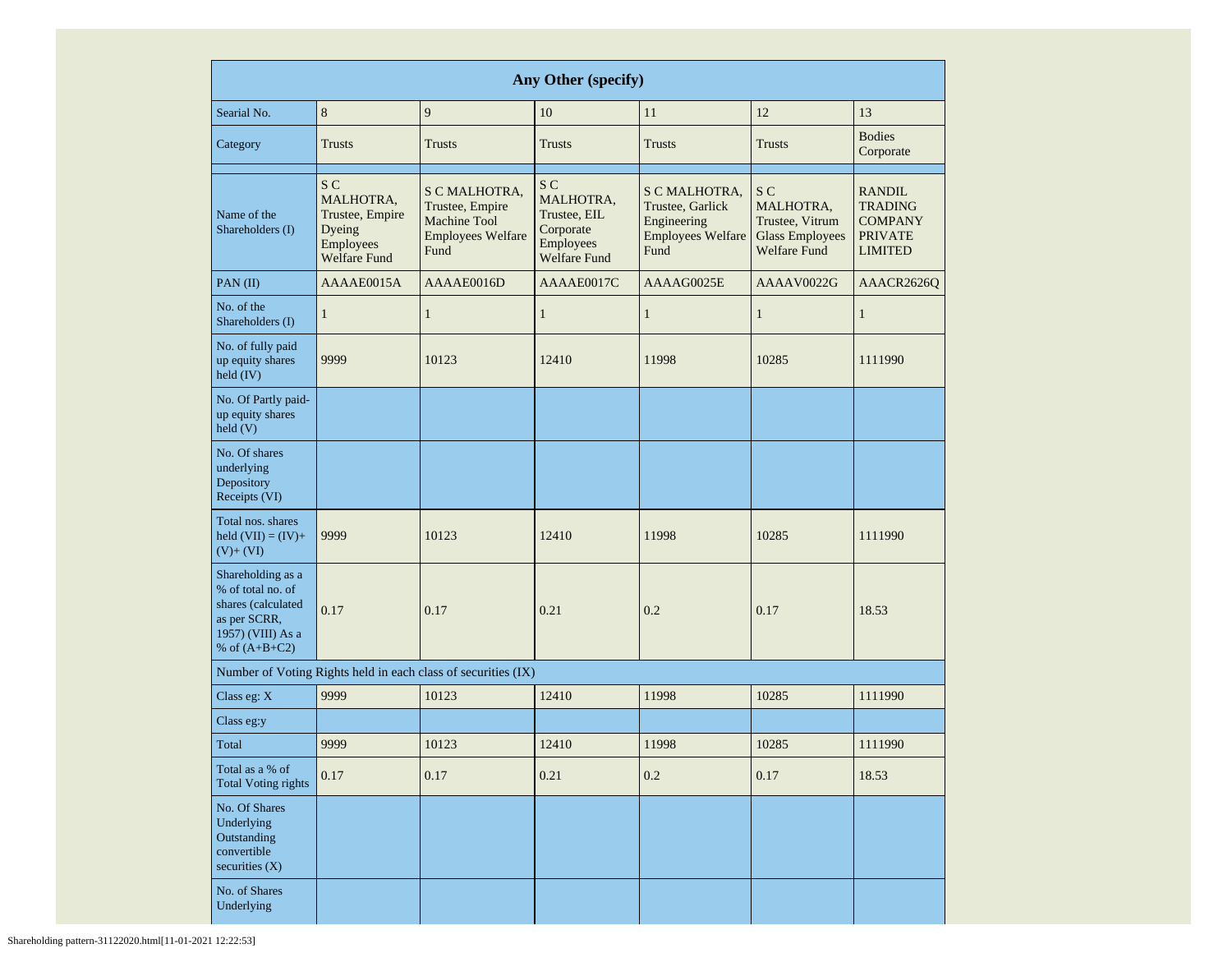| Outstanding<br>Warrants (Xi)                                                                                                                                                         |          |                                                         |          |          |          |                   |
|--------------------------------------------------------------------------------------------------------------------------------------------------------------------------------------|----------|---------------------------------------------------------|----------|----------|----------|-------------------|
| No. Of Shares<br>Underlying<br>Outstanding<br>convertible<br>securities and No.<br>Of Warrants (Xi)<br>(a)                                                                           |          |                                                         |          |          |          |                   |
| Shareholding, as a<br>% assuming full<br>conversion of<br>convertible<br>securities (as a<br>percentage of<br>diluted share<br>capital) $(XI)=$<br>(VII)+(X) As a %<br>of $(A+B+C2)$ | 0.17     | 0.17                                                    | 0.21     | 0.2      | 0.17     | 18.53             |
| Number of Locked in shares (XII)                                                                                                                                                     |          |                                                         |          |          |          |                   |
| No. $(a)$                                                                                                                                                                            |          |                                                         |          |          |          |                   |
| As a % of total<br>Shares held (b)                                                                                                                                                   |          |                                                         |          |          |          |                   |
|                                                                                                                                                                                      |          | Number of Shares pledged or otherwise encumbered (XIII) |          |          |          |                   |
| No. $(a)$                                                                                                                                                                            |          |                                                         |          |          |          |                   |
| As a % of total<br>Shares held (b)                                                                                                                                                   |          |                                                         |          |          |          |                   |
| Number of equity<br>shares held in<br>dematerialized<br>form (XIV)                                                                                                                   | 9999     | 10123                                                   | 12410    | 11998    | 10285    | 1111990           |
| Reason for not providing PAN                                                                                                                                                         |          |                                                         |          |          |          |                   |
| Reason for not<br>providing PAN                                                                                                                                                      |          |                                                         |          |          |          |                   |
| Shareholder type                                                                                                                                                                     | Promoter | Promoter                                                | Promoter | Promoter | Promoter | Promoter<br>Group |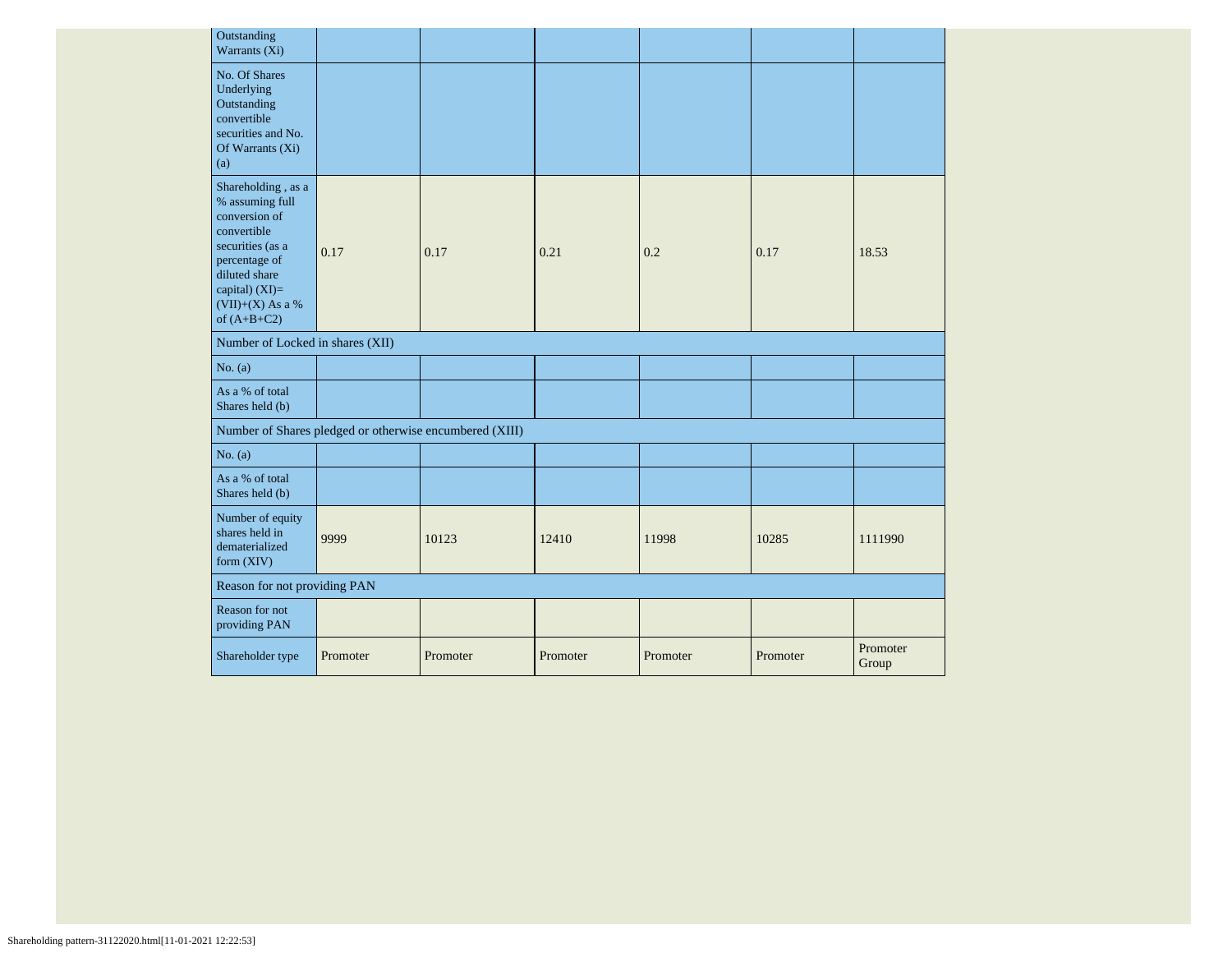| Any Other (specify)                                                                                                  |                                                               |  |  |  |  |  |  |
|----------------------------------------------------------------------------------------------------------------------|---------------------------------------------------------------|--|--|--|--|--|--|
| Searial No.                                                                                                          |                                                               |  |  |  |  |  |  |
| Category                                                                                                             | Click here to go back                                         |  |  |  |  |  |  |
| Name of the<br>Shareholders (I)                                                                                      |                                                               |  |  |  |  |  |  |
| PAN(II)                                                                                                              | Total                                                         |  |  |  |  |  |  |
| No. of the<br>Shareholders (I)                                                                                       | 13                                                            |  |  |  |  |  |  |
| No. of fully paid<br>up equity shares<br>held (IV)                                                                   | 4353226                                                       |  |  |  |  |  |  |
| No. Of Partly paid-<br>up equity shares<br>held (V)                                                                  |                                                               |  |  |  |  |  |  |
| No. Of shares<br>underlying<br>Depository<br>Receipts (VI)                                                           |                                                               |  |  |  |  |  |  |
| Total nos. shares<br>held $(VII) = (IV) +$<br>$(V)+(VI)$                                                             | 4353226                                                       |  |  |  |  |  |  |
| Shareholding as a<br>% of total no. of<br>shares (calculated<br>as per SCRR,<br>1957) (VIII) As a<br>% of $(A+B+C2)$ | 72.55                                                         |  |  |  |  |  |  |
|                                                                                                                      | Number of Voting Rights held in each class of securities (IX) |  |  |  |  |  |  |
| Class eg: X                                                                                                          | 4353226                                                       |  |  |  |  |  |  |
| Class eg:y                                                                                                           |                                                               |  |  |  |  |  |  |
| Total                                                                                                                | 4353226                                                       |  |  |  |  |  |  |
| Total as a % of<br><b>Total Voting rights</b>                                                                        | 72.55                                                         |  |  |  |  |  |  |
| No. Of Shares<br>Underlying<br>Outstanding<br>convertible<br>securities $(X)$                                        |                                                               |  |  |  |  |  |  |
| No. of Shares<br>Underlying<br>Outstanding<br>Warrants $(X_i)$                                                       |                                                               |  |  |  |  |  |  |
| No. Of Shares<br>Underlying<br>Outstanding                                                                           |                                                               |  |  |  |  |  |  |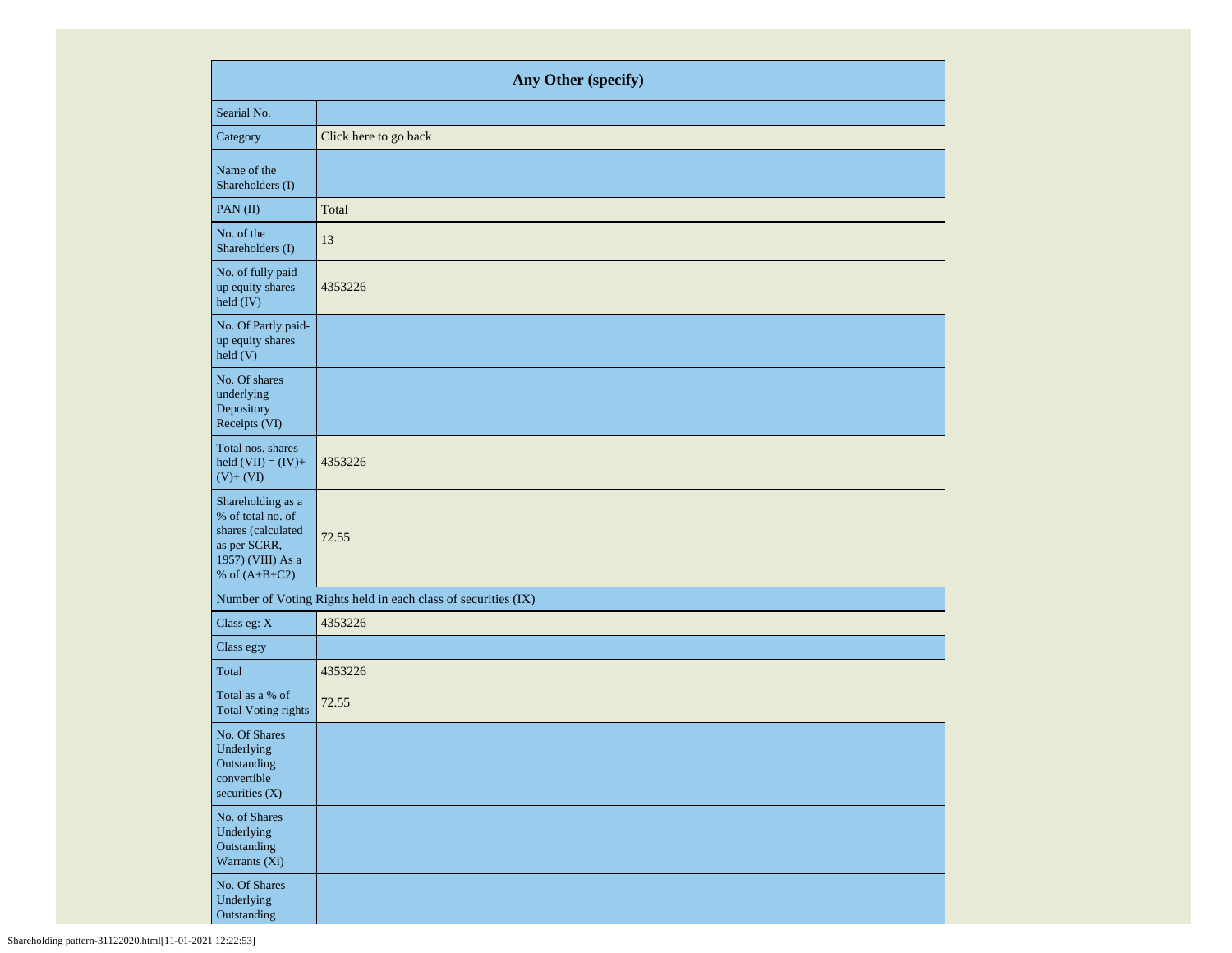| convertible<br>securities and No.<br>Of Warrants (Xi)<br>(a)                                                                                                                           |                                                         |  |  |  |  |  |  |  |
|----------------------------------------------------------------------------------------------------------------------------------------------------------------------------------------|---------------------------------------------------------|--|--|--|--|--|--|--|
| Shareholding, as a<br>% assuming full<br>conversion of<br>convertible<br>securities (as a<br>percentage of<br>diluted share<br>capital) $(XI)=$<br>$(VII)+(X)$ As a %<br>of $(A+B+C2)$ | 72.55                                                   |  |  |  |  |  |  |  |
| Number of Locked in shares (XII)                                                                                                                                                       |                                                         |  |  |  |  |  |  |  |
| No. (a)                                                                                                                                                                                |                                                         |  |  |  |  |  |  |  |
| As a % of total<br>Shares held (b)                                                                                                                                                     |                                                         |  |  |  |  |  |  |  |
|                                                                                                                                                                                        | Number of Shares pledged or otherwise encumbered (XIII) |  |  |  |  |  |  |  |
| No. (a)                                                                                                                                                                                |                                                         |  |  |  |  |  |  |  |
| As a % of total<br>Shares held (b)                                                                                                                                                     |                                                         |  |  |  |  |  |  |  |
| Number of equity<br>shares held in<br>dematerialized<br>form $(XIV)$                                                                                                                   | 4353226                                                 |  |  |  |  |  |  |  |
|                                                                                                                                                                                        | Reason for not providing PAN                            |  |  |  |  |  |  |  |
| Reason for not<br>providing PAN                                                                                                                                                        |                                                         |  |  |  |  |  |  |  |
| Shareholder type                                                                                                                                                                       |                                                         |  |  |  |  |  |  |  |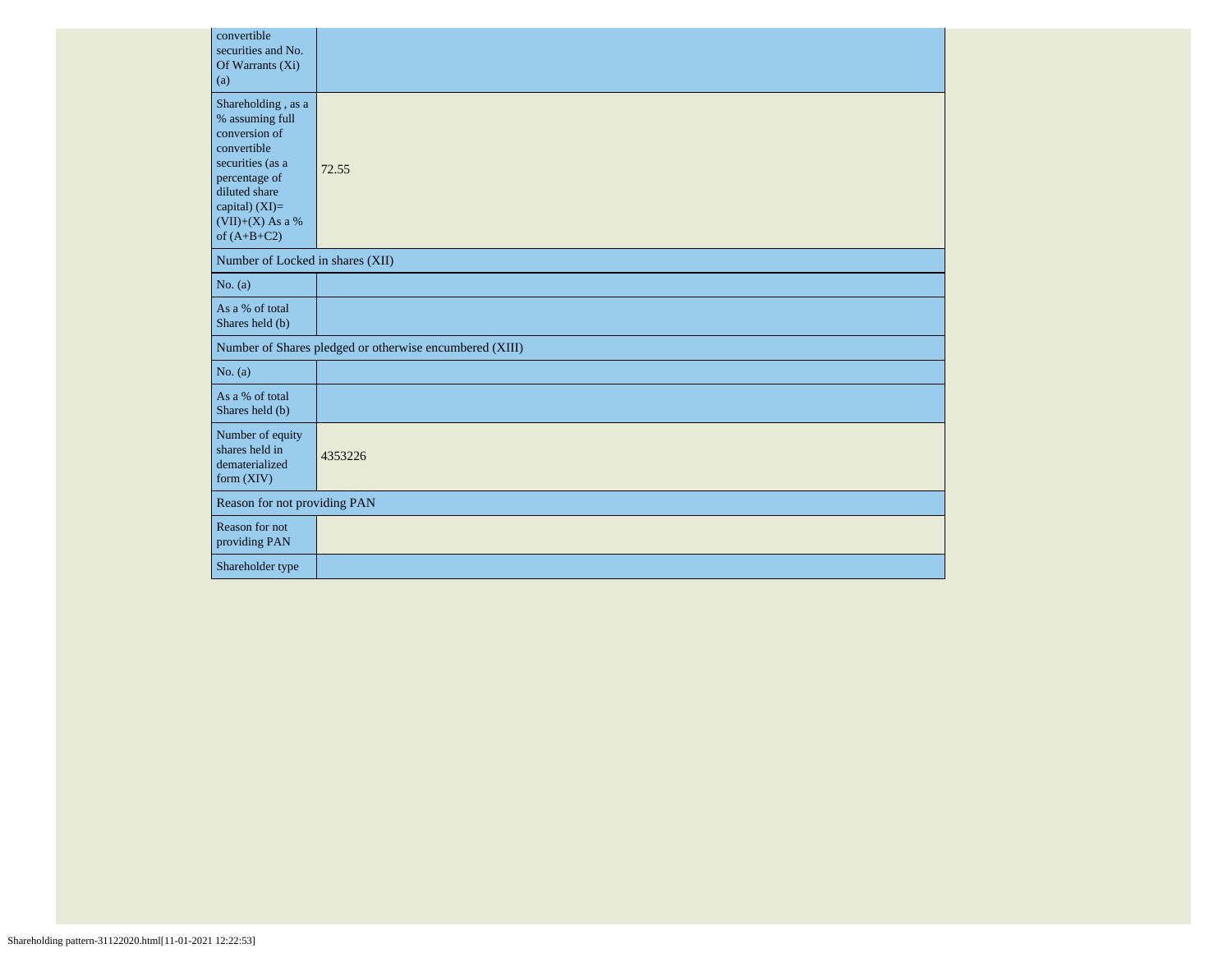| <b>Insurance Companies</b>                                                                                           |                                                               |                                                  |                          |  |  |  |  |  |  |  |  |
|----------------------------------------------------------------------------------------------------------------------|---------------------------------------------------------------|--------------------------------------------------|--------------------------|--|--|--|--|--|--|--|--|
| Searial No.                                                                                                          | $\mathbf{1}$                                                  | $\overline{2}$                                   |                          |  |  |  |  |  |  |  |  |
| Name of the<br>Shareholders (I)                                                                                      | LIFE INSURANCE CORPORATION OF<br><b>INDIA</b>                 | THE ORIENTAL INSURANCE COMPANY<br><b>LIMITED</b> | Click here to go<br>back |  |  |  |  |  |  |  |  |
| PAN(II)                                                                                                              | AAACL0582H                                                    | AAACT0627R                                       | Total                    |  |  |  |  |  |  |  |  |
| No. of fully paid<br>up equity shares<br>held (IV)                                                                   | 682887                                                        | 94909                                            | 777796                   |  |  |  |  |  |  |  |  |
| No. Of Partly paid-<br>up equity shares<br>held(V)                                                                   |                                                               |                                                  |                          |  |  |  |  |  |  |  |  |
| No. Of shares<br>underlying<br>Depository<br>Receipts (VI)                                                           |                                                               |                                                  |                          |  |  |  |  |  |  |  |  |
| Total nos. shares<br>held $(VII) = (IV) +$<br>$(V)+(VI)$                                                             | 682887                                                        | 94909                                            | 777796                   |  |  |  |  |  |  |  |  |
| Shareholding as a<br>% of total no. of<br>shares (calculated<br>as per SCRR,<br>1957) (VIII) As a<br>% of $(A+B+C2)$ | 11.38                                                         | 1.58                                             | 12.96                    |  |  |  |  |  |  |  |  |
|                                                                                                                      | Number of Voting Rights held in each class of securities (IX) |                                                  |                          |  |  |  |  |  |  |  |  |
| Class eg: X                                                                                                          | 682887                                                        | 94909                                            | 777796                   |  |  |  |  |  |  |  |  |
| Class eg:y                                                                                                           |                                                               |                                                  |                          |  |  |  |  |  |  |  |  |
| Total                                                                                                                | 682887                                                        | 94909                                            | 777796                   |  |  |  |  |  |  |  |  |
| Total as a % of<br><b>Total Voting rights</b>                                                                        | 11.38                                                         | 1.58                                             | 12.96                    |  |  |  |  |  |  |  |  |
| No. Of Shares<br>Underlying<br>Outstanding<br>convertible<br>securities $(X)$                                        |                                                               |                                                  |                          |  |  |  |  |  |  |  |  |
| No. of Shares<br>Underlying<br>Outstanding<br>Warrants (Xi)                                                          |                                                               |                                                  |                          |  |  |  |  |  |  |  |  |
| No. Of Shares<br>Underlying<br>Outstanding<br>convertible<br>securities and No.<br>Of Warrants (Xi)<br>(a)           |                                                               |                                                  |                          |  |  |  |  |  |  |  |  |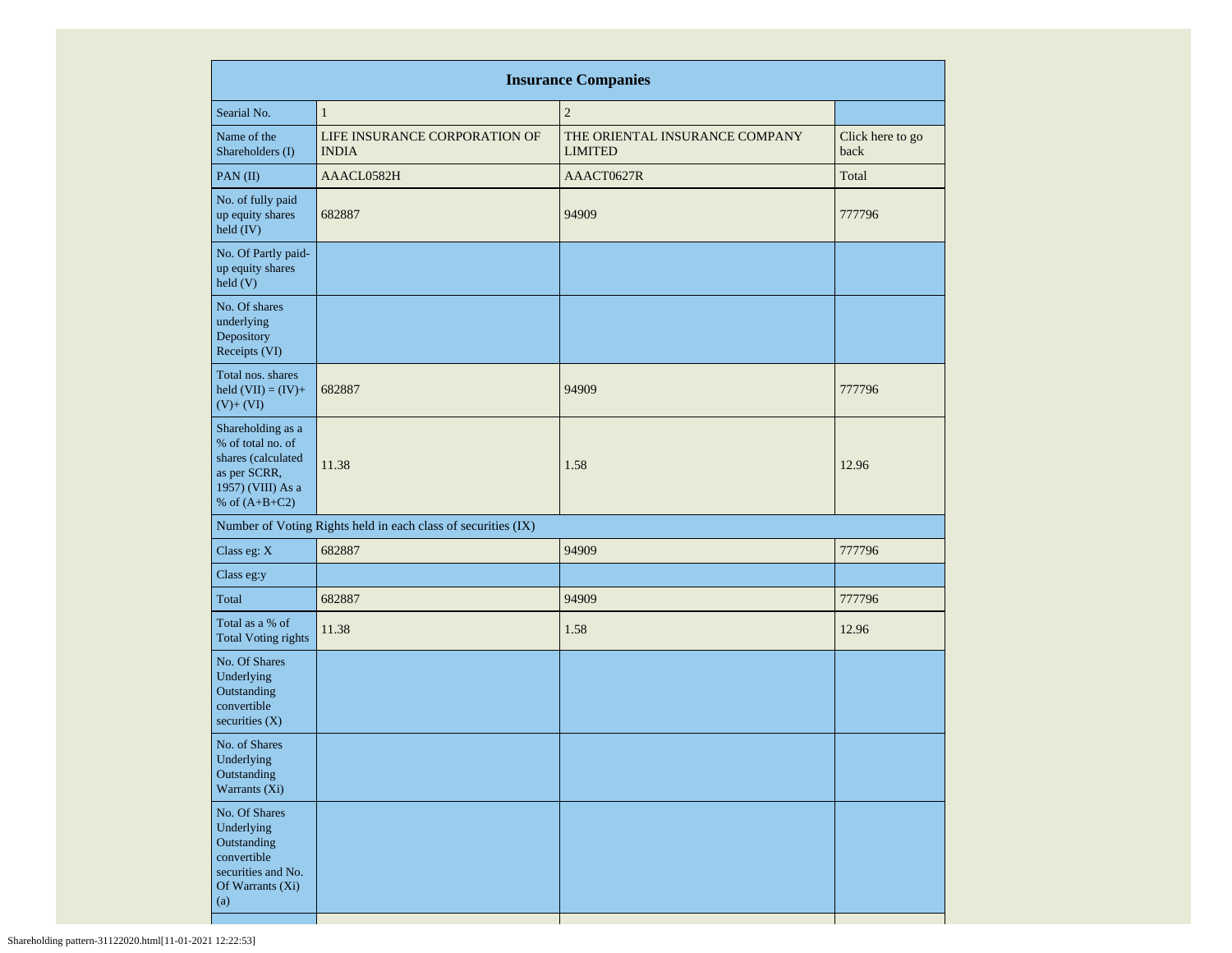| Shareholding, as a<br>% assuming full<br>conversion of<br>convertible<br>securities (as a<br>percentage of<br>diluted share<br>capital) $(XI)=$<br>$(VII)+(X)$ As a %<br>of $(A+B+C2)$ | 11.38  | 1.58  | 12.96  |  |  |  |  |
|----------------------------------------------------------------------------------------------------------------------------------------------------------------------------------------|--------|-------|--------|--|--|--|--|
| Number of Locked in shares (XII)                                                                                                                                                       |        |       |        |  |  |  |  |
| No. $(a)$                                                                                                                                                                              |        |       |        |  |  |  |  |
| As a % of total<br>Shares held (b)                                                                                                                                                     |        |       |        |  |  |  |  |
| Number of equity<br>shares held in<br>dematerialized<br>form $(XIV)$                                                                                                                   | 682887 | 94909 | 777796 |  |  |  |  |
| Reason for not providing PAN                                                                                                                                                           |        |       |        |  |  |  |  |
| Reason for not<br>providing PAN                                                                                                                                                        |        |       |        |  |  |  |  |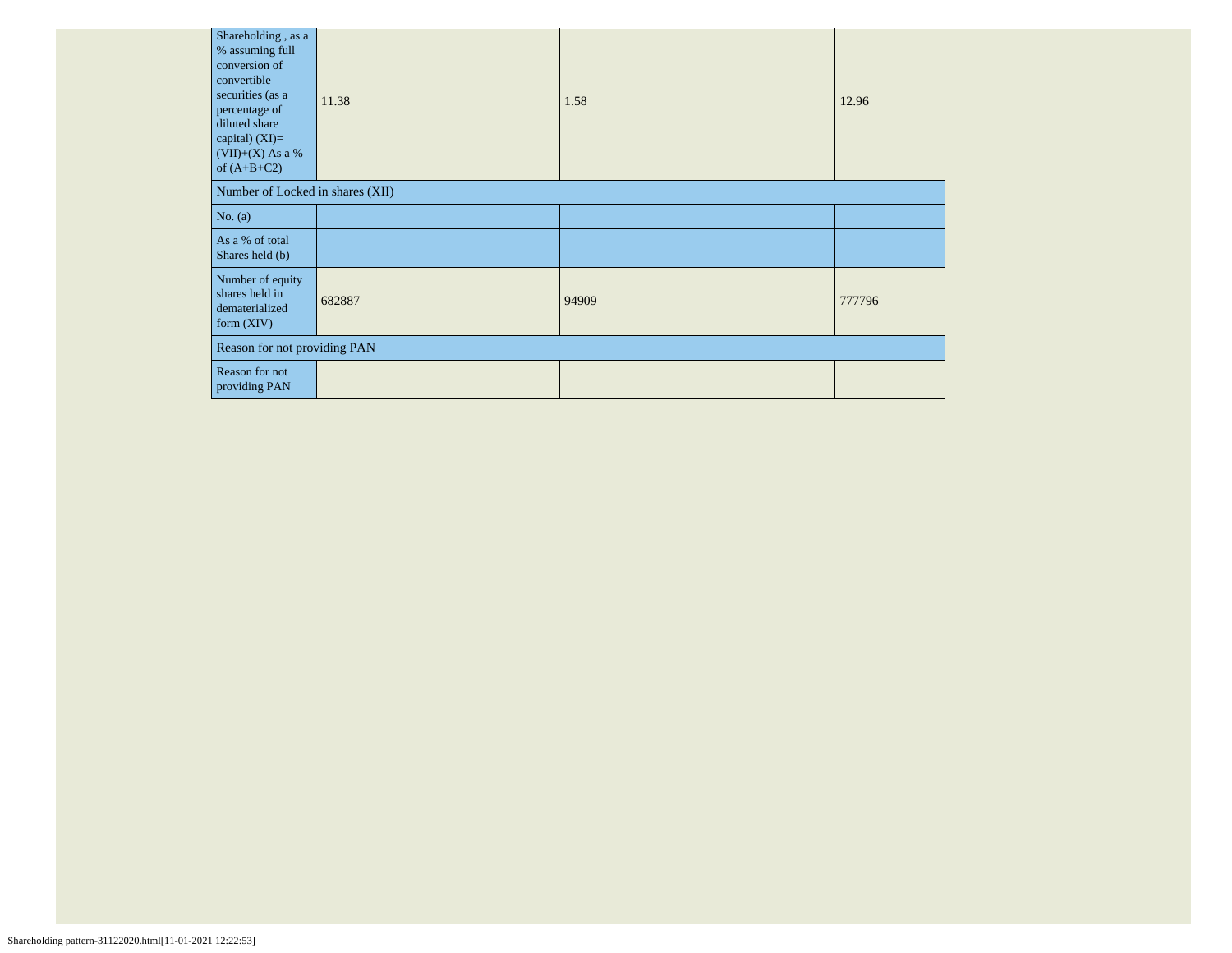| Any Other (specify)                                                                                                  |                            |                                                               |                            |                |            |                              |  |  |  |  |
|----------------------------------------------------------------------------------------------------------------------|----------------------------|---------------------------------------------------------------|----------------------------|----------------|------------|------------------------------|--|--|--|--|
| Searial No.                                                                                                          | $\mathbf{1}$               | $\overline{c}$                                                | 3                          | $\overline{4}$ | 5          | 6                            |  |  |  |  |
| Category                                                                                                             | <b>Bodies</b><br>Corporate | <b>Bodies Corporate</b>                                       | Clearing<br><b>Members</b> | <b>IEPF</b>    | <b>HUF</b> | Non-Resident<br>Indian (NRI) |  |  |  |  |
| Category / More<br>than 1 percentage                                                                                 | Category                   | More than 1 percentage of shareholding                        | Category                   | Category       | Category   | Category                     |  |  |  |  |
| Name of the<br>Shareholders (I)                                                                                      |                            | <b>VISHNU TRADING COMPANY</b><br>PRIVATE LIMITED              |                            |                |            |                              |  |  |  |  |
| PAN(II)                                                                                                              |                            | AAACV1453D                                                    |                            |                |            |                              |  |  |  |  |
| No. of the<br>Shareholders (I)                                                                                       | 53                         | $\mathbf{1}$                                                  | 45                         | $\mathbf{1}$   | 195        | 60                           |  |  |  |  |
| No. of fully paid<br>up equity shares<br>$held$ (IV)                                                                 | 128429                     | 79908                                                         | 6580                       | 25225          | 50484      | 11612                        |  |  |  |  |
| No. Of Partly paid-<br>up equity shares<br>held(V)                                                                   |                            |                                                               |                            |                |            |                              |  |  |  |  |
| No. Of shares<br>underlying<br>Depository<br>Receipts (VI)                                                           |                            |                                                               |                            |                |            |                              |  |  |  |  |
| Total nos. shares<br>held $(VII) = (IV) +$<br>$(V)+(VI)$                                                             | 128429                     | 79908                                                         | 6580                       | 25225          | 50484      | 11612                        |  |  |  |  |
| Shareholding as a<br>% of total no. of<br>shares (calculated<br>as per SCRR,<br>1957) (VIII) As a<br>% of $(A+B+C2)$ | 2.14                       | 1.33                                                          | 0.11                       | 0.42           | 0.84       | 0.19                         |  |  |  |  |
|                                                                                                                      |                            | Number of Voting Rights held in each class of securities (IX) |                            |                |            |                              |  |  |  |  |
| Class eg: X                                                                                                          | 128429                     | 79908                                                         | 6580                       | 25225          | 50484      | 11612                        |  |  |  |  |
| Class eg:y                                                                                                           |                            |                                                               |                            |                |            |                              |  |  |  |  |
| Total                                                                                                                | 128429                     | 79908                                                         | 6580                       | 25225          | 50484      | 11612                        |  |  |  |  |
| Total as a % of<br>2.14<br><b>Total Voting rights</b>                                                                |                            | 1.33                                                          | 0.11                       | 0.42           | 0.84       | 0.19                         |  |  |  |  |
| No. Of Shares<br>Underlying<br>Outstanding<br>convertible<br>securities $(X)$                                        |                            |                                                               |                            |                |            |                              |  |  |  |  |
| No. of Shares<br>Underlying<br>Outstanding<br>Warrants (Xi)                                                          |                            |                                                               |                            |                |            |                              |  |  |  |  |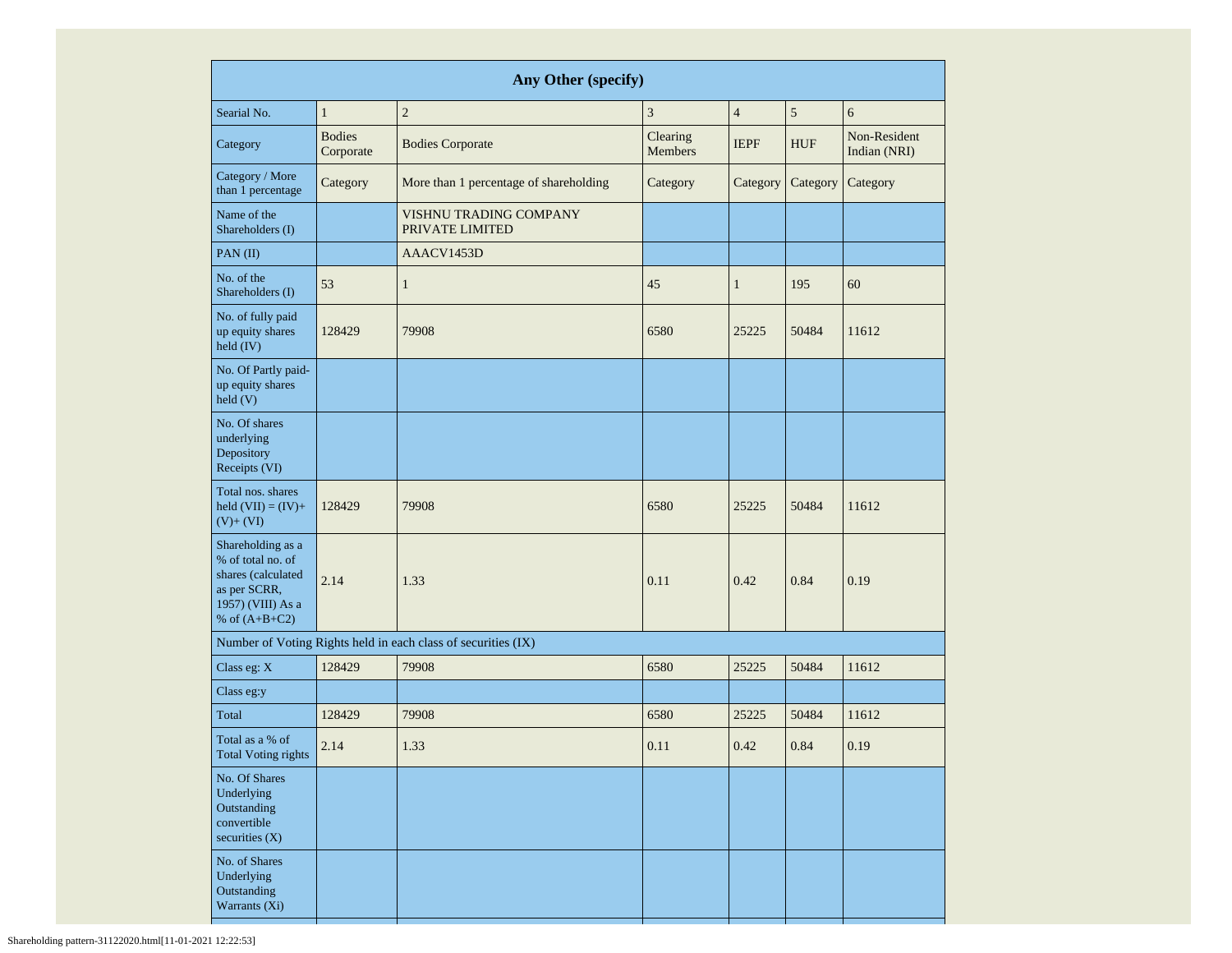| No. Of Shares<br>Underlying<br>Outstanding<br>convertible<br>securities and No.<br>Of Warrants (Xi)<br>(a)                                                                           |        |       |      |       |       |       |
|--------------------------------------------------------------------------------------------------------------------------------------------------------------------------------------|--------|-------|------|-------|-------|-------|
| Shareholding, as a<br>% assuming full<br>conversion of<br>convertible<br>securities (as a<br>percentage of<br>diluted share<br>capital) $(XI)=$<br>(VII)+(X) As a %<br>of $(A+B+C2)$ | 2.14   | 1.33  | 0.11 | 0.42  | 0.84  | 0.19  |
| Number of Locked in shares (XII)                                                                                                                                                     |        |       |      |       |       |       |
| No. $(a)$                                                                                                                                                                            |        |       |      |       |       |       |
| As a % of total<br>Shares held (b)                                                                                                                                                   |        |       |      |       |       |       |
| Number of equity<br>shares held in<br>dematerialized<br>form $(XIV)$                                                                                                                 | 127921 | 79908 | 6580 | 25225 | 50484 | 11412 |
| Reason for not providing PAN                                                                                                                                                         |        |       |      |       |       |       |
| <b>Reason for not</b><br>providing PAN                                                                                                                                               |        |       |      |       |       |       |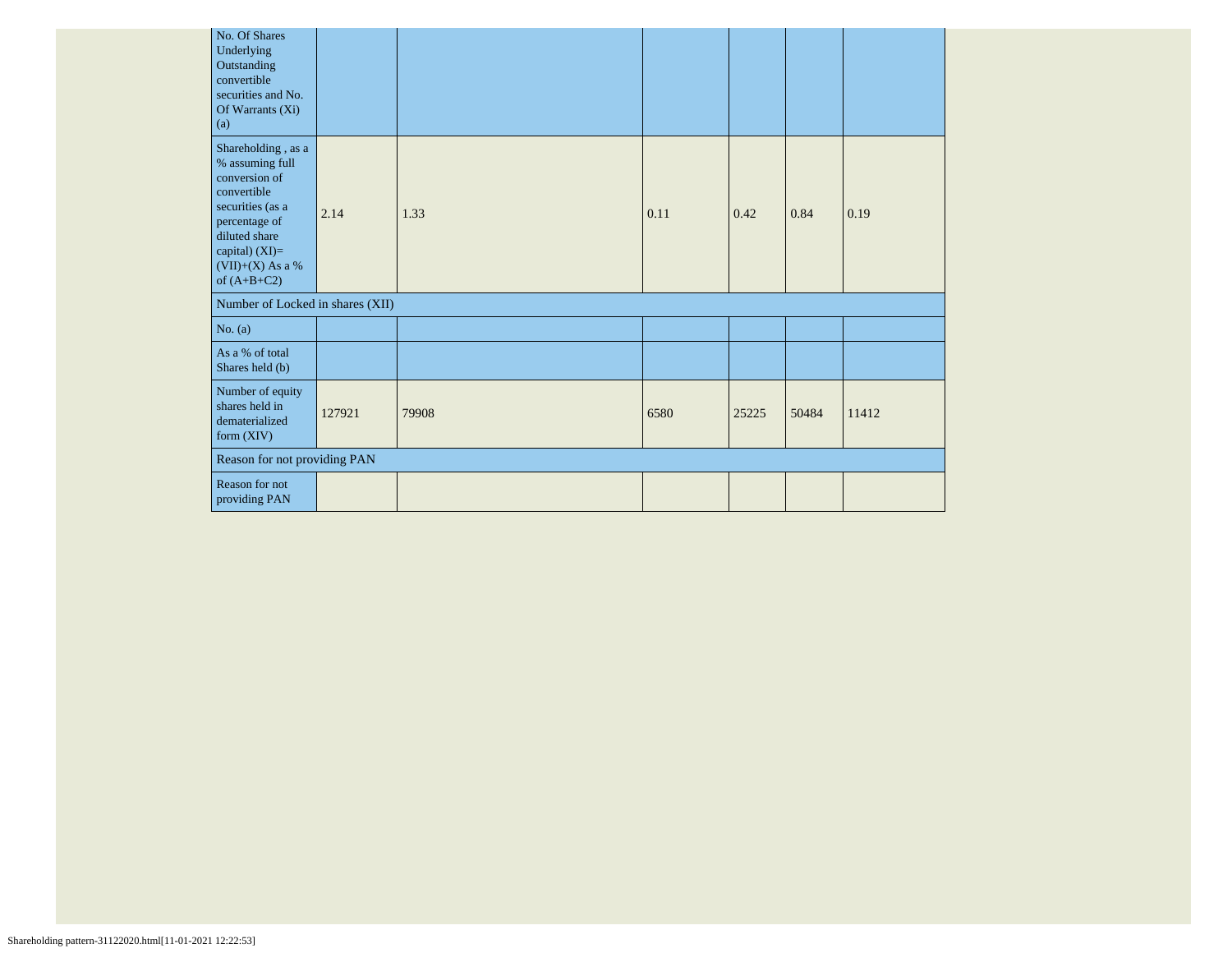|                                                                                                                      | Any Other (specify)                                           |  |  |  |  |  |  |  |  |
|----------------------------------------------------------------------------------------------------------------------|---------------------------------------------------------------|--|--|--|--|--|--|--|--|
| Searial No.                                                                                                          |                                                               |  |  |  |  |  |  |  |  |
| Category                                                                                                             |                                                               |  |  |  |  |  |  |  |  |
| Category / More<br>than 1 percentage                                                                                 |                                                               |  |  |  |  |  |  |  |  |
| Name of the<br>Shareholders (I)                                                                                      | Click here to go back                                         |  |  |  |  |  |  |  |  |
| PAN(II)                                                                                                              | Total                                                         |  |  |  |  |  |  |  |  |
| No. of the<br>Shareholders (I)                                                                                       | 354                                                           |  |  |  |  |  |  |  |  |
| No. of fully paid<br>up equity shares<br>held (IV)                                                                   | 222330                                                        |  |  |  |  |  |  |  |  |
| No. Of Partly paid-<br>up equity shares<br>held(V)                                                                   |                                                               |  |  |  |  |  |  |  |  |
| No. Of shares<br>underlying<br>Depository<br>Receipts (VI)                                                           |                                                               |  |  |  |  |  |  |  |  |
| Total nos. shares<br>held $(VII) = (IV) +$<br>$(V)+(VI)$                                                             | 222330                                                        |  |  |  |  |  |  |  |  |
| Shareholding as a<br>% of total no. of<br>shares (calculated<br>as per SCRR,<br>1957) (VIII) As a<br>% of $(A+B+C2)$ | 3.7                                                           |  |  |  |  |  |  |  |  |
|                                                                                                                      | Number of Voting Rights held in each class of securities (IX) |  |  |  |  |  |  |  |  |
| Class eg: X                                                                                                          | 222330                                                        |  |  |  |  |  |  |  |  |
| Class eg:y                                                                                                           |                                                               |  |  |  |  |  |  |  |  |
| Total                                                                                                                | 222330                                                        |  |  |  |  |  |  |  |  |
| Total as a % of<br><b>Total Voting rights</b>                                                                        | 3.7                                                           |  |  |  |  |  |  |  |  |
| No. Of Shares<br>Underlying<br>Outstanding<br>convertible<br>securities $(X)$                                        |                                                               |  |  |  |  |  |  |  |  |
| No. of Shares<br>Underlying<br>Outstanding<br>Warrants (Xi)                                                          |                                                               |  |  |  |  |  |  |  |  |
| No. Of Shares                                                                                                        |                                                               |  |  |  |  |  |  |  |  |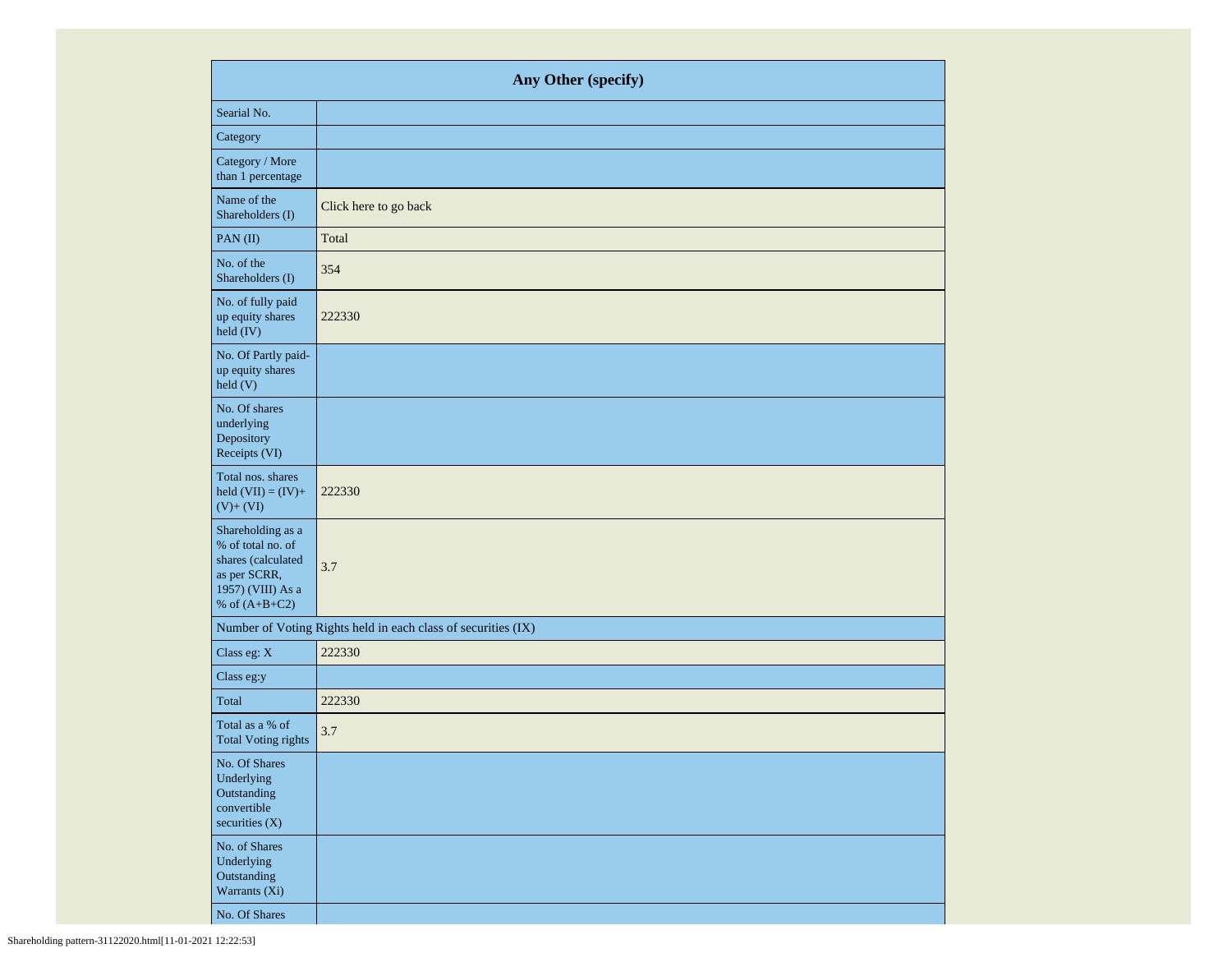| Underlying<br>Outstanding<br>convertible<br>securities and No.<br>Of Warrants (Xi)<br>(a)                                                                                            |        |
|--------------------------------------------------------------------------------------------------------------------------------------------------------------------------------------|--------|
| Shareholding, as a<br>% assuming full<br>conversion of<br>convertible<br>securities (as a<br>percentage of<br>diluted share<br>capital) (XI)=<br>$(VII)+(X)$ As a %<br>of $(A+B+C2)$ | 3.7    |
| Number of Locked in shares (XII)                                                                                                                                                     |        |
| No. $(a)$                                                                                                                                                                            |        |
| As a % of total<br>Shares held (b)                                                                                                                                                   |        |
| Number of equity<br>shares held in<br>dematerialized<br>form $(XIV)$                                                                                                                 | 221622 |
| Reason for not providing PAN                                                                                                                                                         |        |
| Reason for not<br>providing PAN                                                                                                                                                      |        |